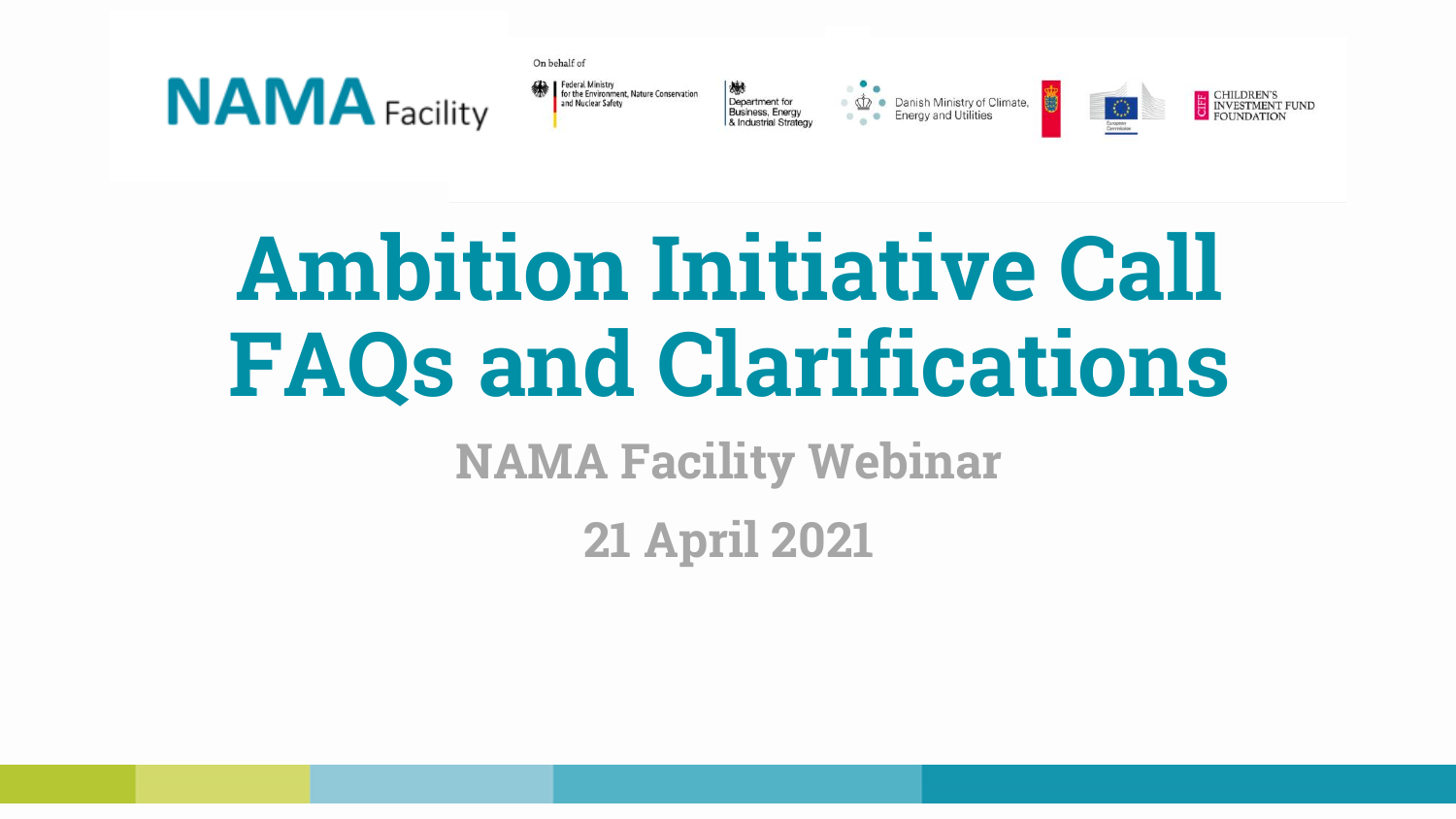# **Welcome to this Webinar**

**• Thank you for your interest in the Ambition Initiative Call of the** NAMA Facility!

## ▪ **Today's objectives:**



- Clarifications and FAQs for the Ambition Initiative Call
- $\sum_{n=1}^{\infty}$  Deep-dive on selection criteria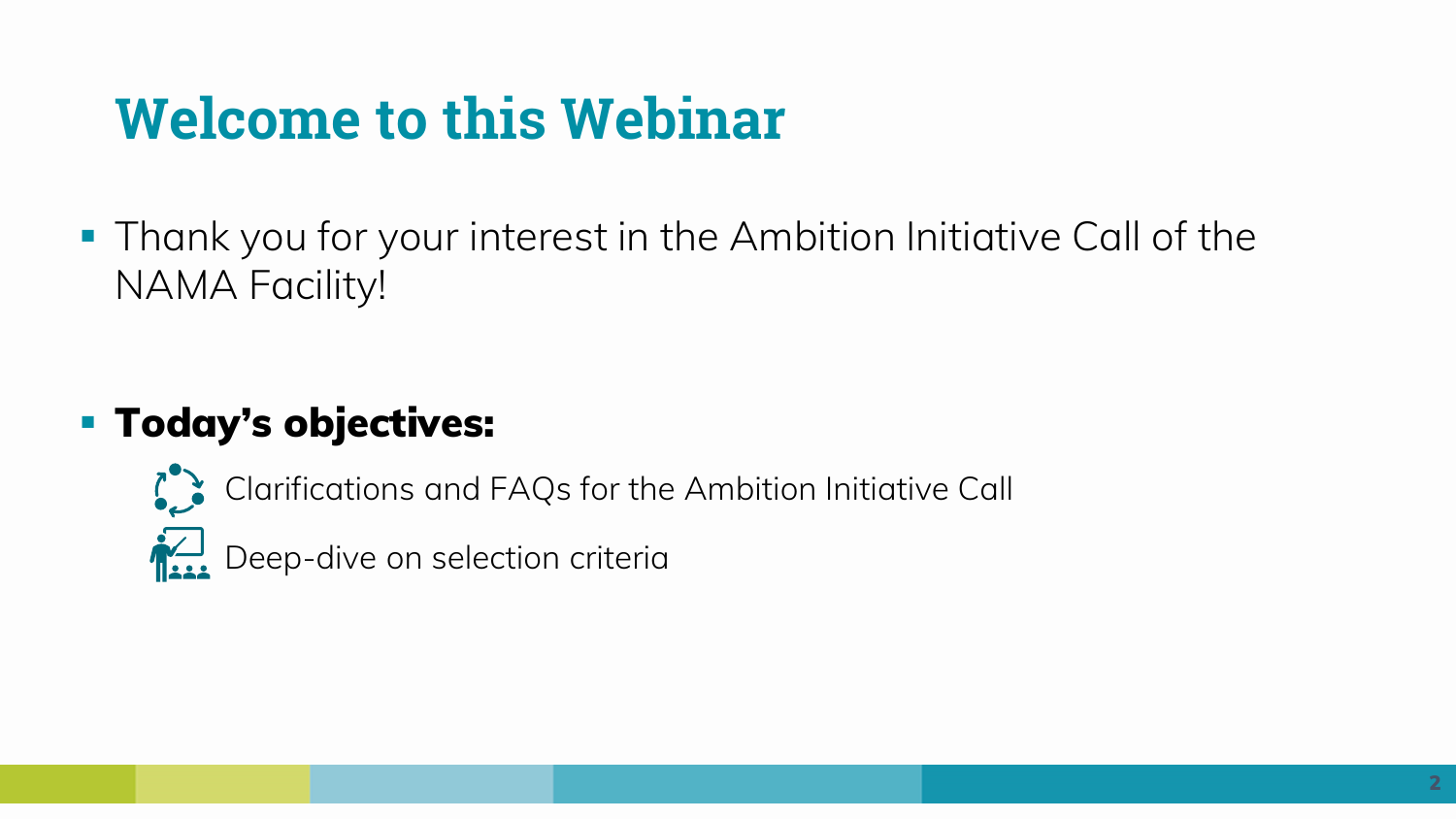# **Structure of the Webinar**

- 1. Technical overview
- 2. Eligibility criteria of the Ambition Initiative Call
- 3. Deep-dive on selection criteria of the Ambition Initiative Call
	- I. Business cases
	- II. Financial support mechanisms
	- III. Recommendations
- 4. Overview of selected clarification requests
- 5. Q&A session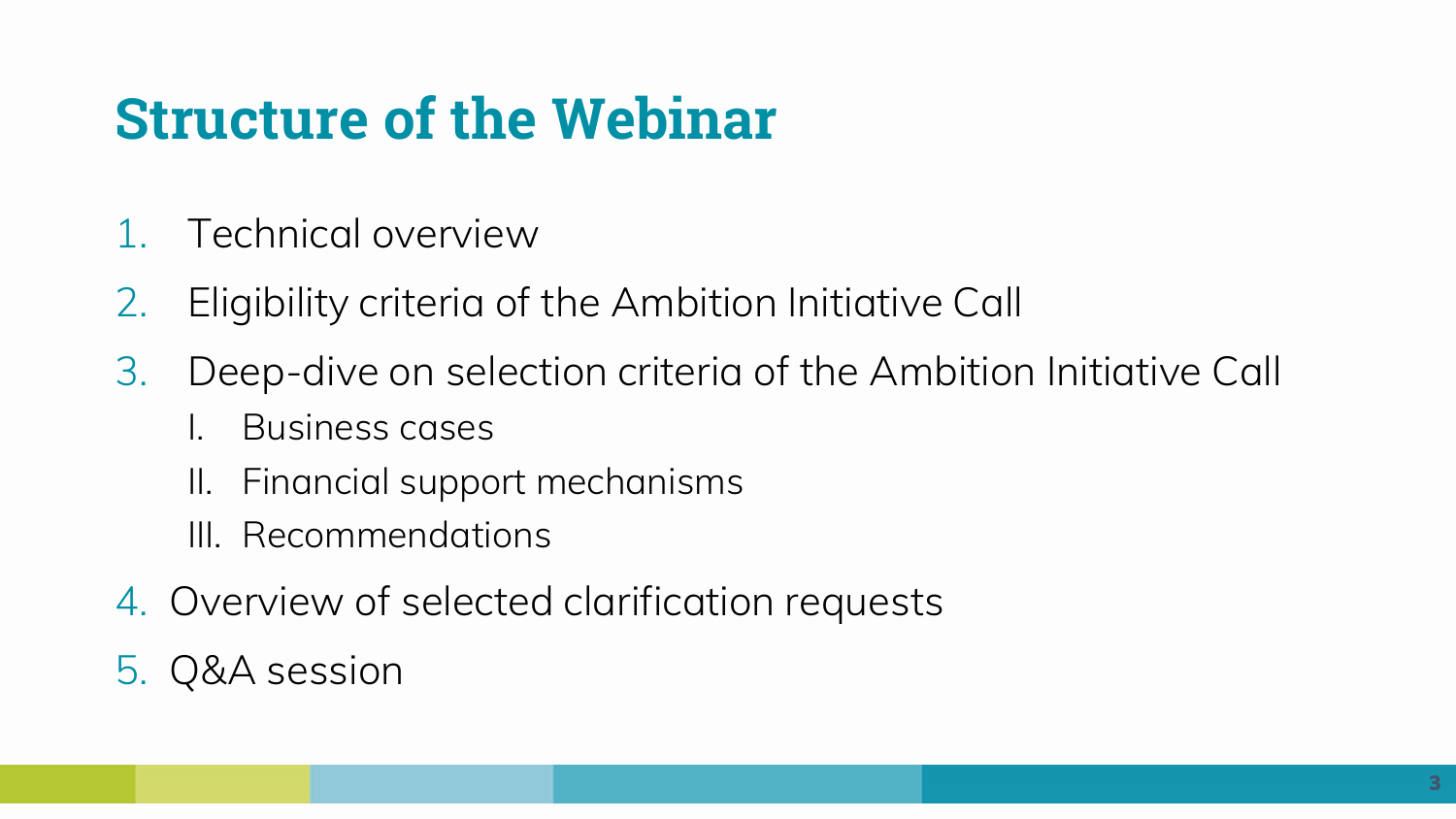# **Technical Overview (1)**

- Welcome to Microsoft Teams Live Events
- Control panel in the top right corner of your screen:
	- 1. You are muted automatically
	- 2. Submit your questions to the moderator

![](_page_3_Picture_5.jpeg)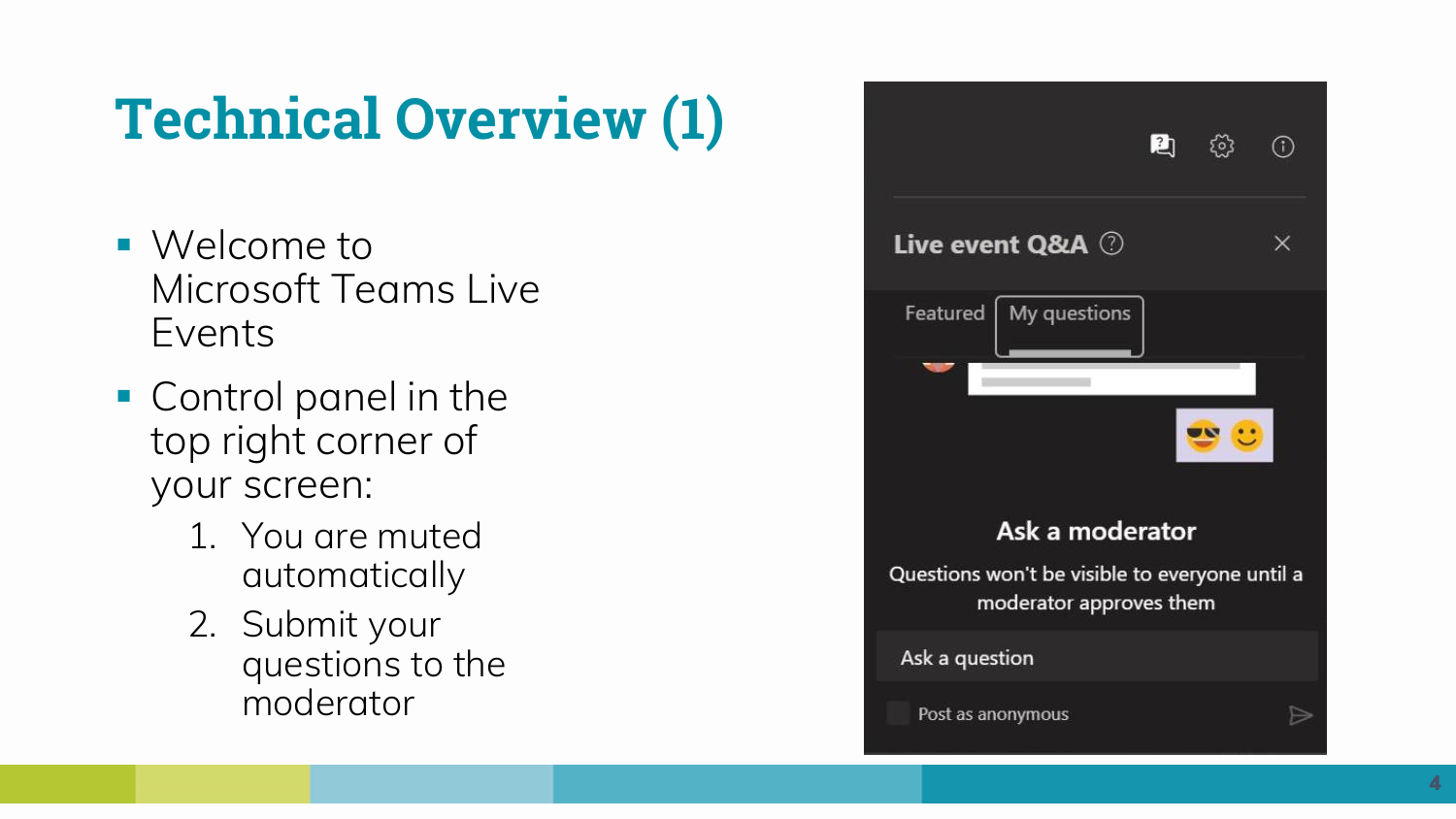# **Technical Overview (2)**

- **Turn on live subtitles** in other languages (Spanish, French):
	- 1. Select settings > Captions/Subtitles
	- 2. Choose the language of your preference

| Playback Speed                | 1.0x                     |  |  |
|-------------------------------|--------------------------|--|--|
| Captions / Subtitles          | English [CC]             |  |  |
| Captions / Subtitles settings |                          |  |  |
| Quality                       | Auto                     |  |  |
| Report an issue               |                          |  |  |
|                               |                          |  |  |
| cc                            | $\overline{\phantom{0}}$ |  |  |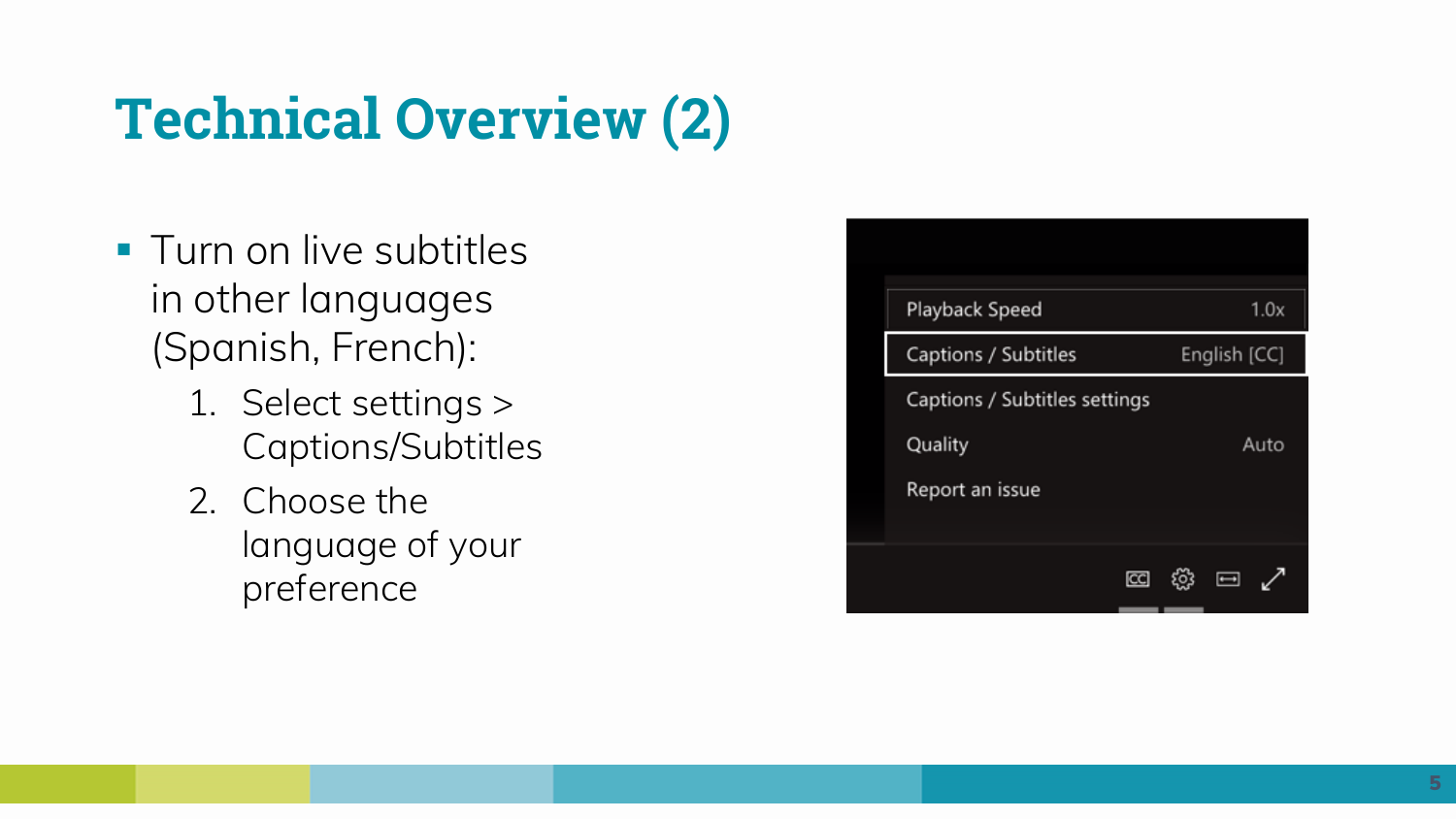# **Structure of the Webinar**

1. Technical overview

## **2. Eligibility criteria of the Ambition Initiative Call**

- 3. Deep-dive on selection criteria of the Ambition Initiative Call
	- I. Business cases
	- II. Financial support mechanisms
	- III. Recommendations
- 4. Overview of selected clarification requests
- 5. Q&A session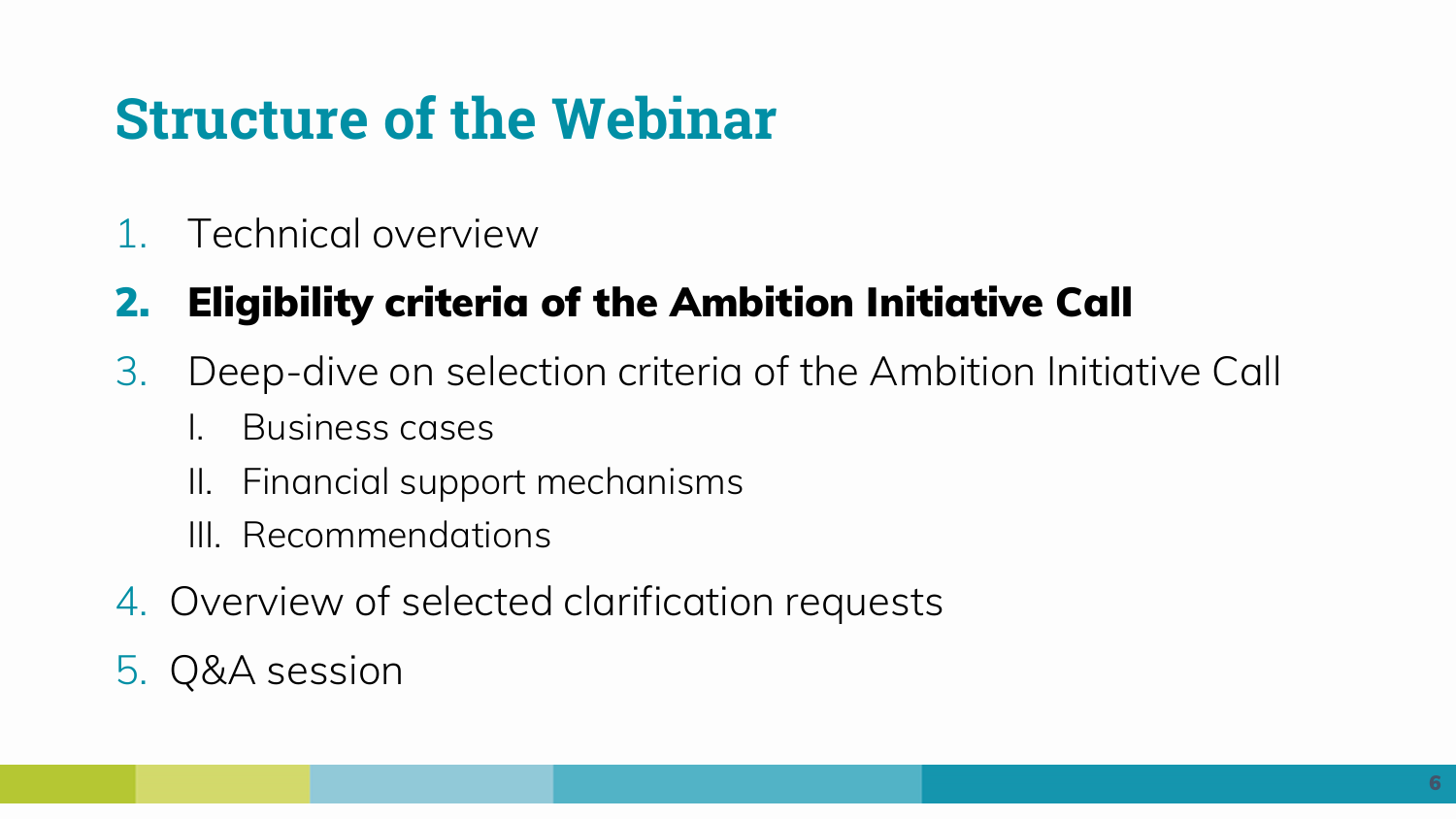Timely submission 隕 Completeness of documents H Documents provided in English Enhanced and ambitious NDC presented to UNFCCC until 31 May 2021 Implementation funding: EUR 5-25 million DPP duration: either 10 or 15 months Implementation duration: 3-5.5 years No generation of tradeable GHG emission allowances or verifiably cancelled ODA-eligibility of the country (see [DAC list of ODA recipients](http://www.oecd.org/dac/financing-sustainable-development/development-finance-standards/daclist.htm))

( Q

Additionality of the NSP

For further details please refer to the [Ambition Initiative](https://www.nama-facility.org/fileadmin/user_upload/call-for-projects/Ambition_Initiative/General_Information_Document_-_Ambition_Initiative.pdf) [Call General](https://www.nama-facility.org/fileadmin/user_upload/call-for-projects/Ambition_Initiative/General_Information_Document_-_Ambition_Initiative.pdf) [Information Document](https://www.nama-facility.org/fileadmin/user_upload/call-for-projects/Ambition_Initiative/General_Information_Document_-_Ambition_Initiative.pdf)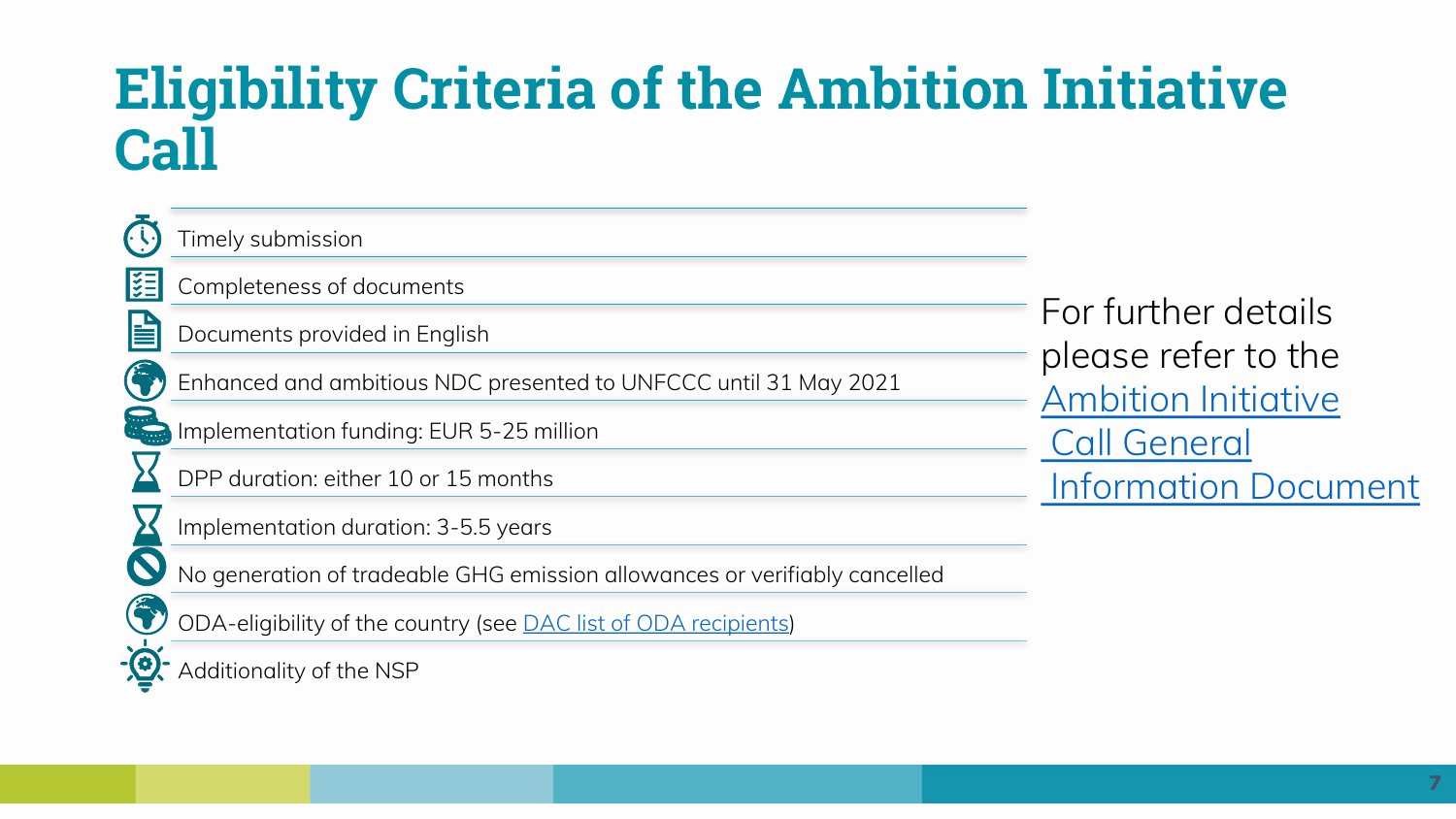![](_page_7_Picture_1.jpeg)

Timely submission

Completeness of documents

Documents provided in English

**Enhanced and ambitious NDC presented to UNFCCC**

**Implementation funding: EUR 5-25 million**

DPP duration: either 10 or 15 months

Implementation duration: 3-5.5 years

No generation of tradeable GHG emission allowances or verifiably cancelled

ODA-eligibility of the country (see [DAC list of ODA recipients](http://www.oecd.org/dac/financing-sustainable-development/development-finance-standards/daclist.htm))

Additionality of the NSP

For further details please refer to the [Ambition Initiative](https://www.nama-facility.org/fileadmin/user_upload/call-for-projects/Ambition_Initiative/General_Information_Document_-_Ambition_Initiative.pdf) [Call General](https://www.nama-facility.org/fileadmin/user_upload/call-for-projects/Ambition_Initiative/General_Information_Document_-_Ambition_Initiative.pdf) [Information Document](https://www.nama-facility.org/fileadmin/user_upload/call-for-projects/Ambition_Initiative/General_Information_Document_-_Ambition_Initiative.pdf)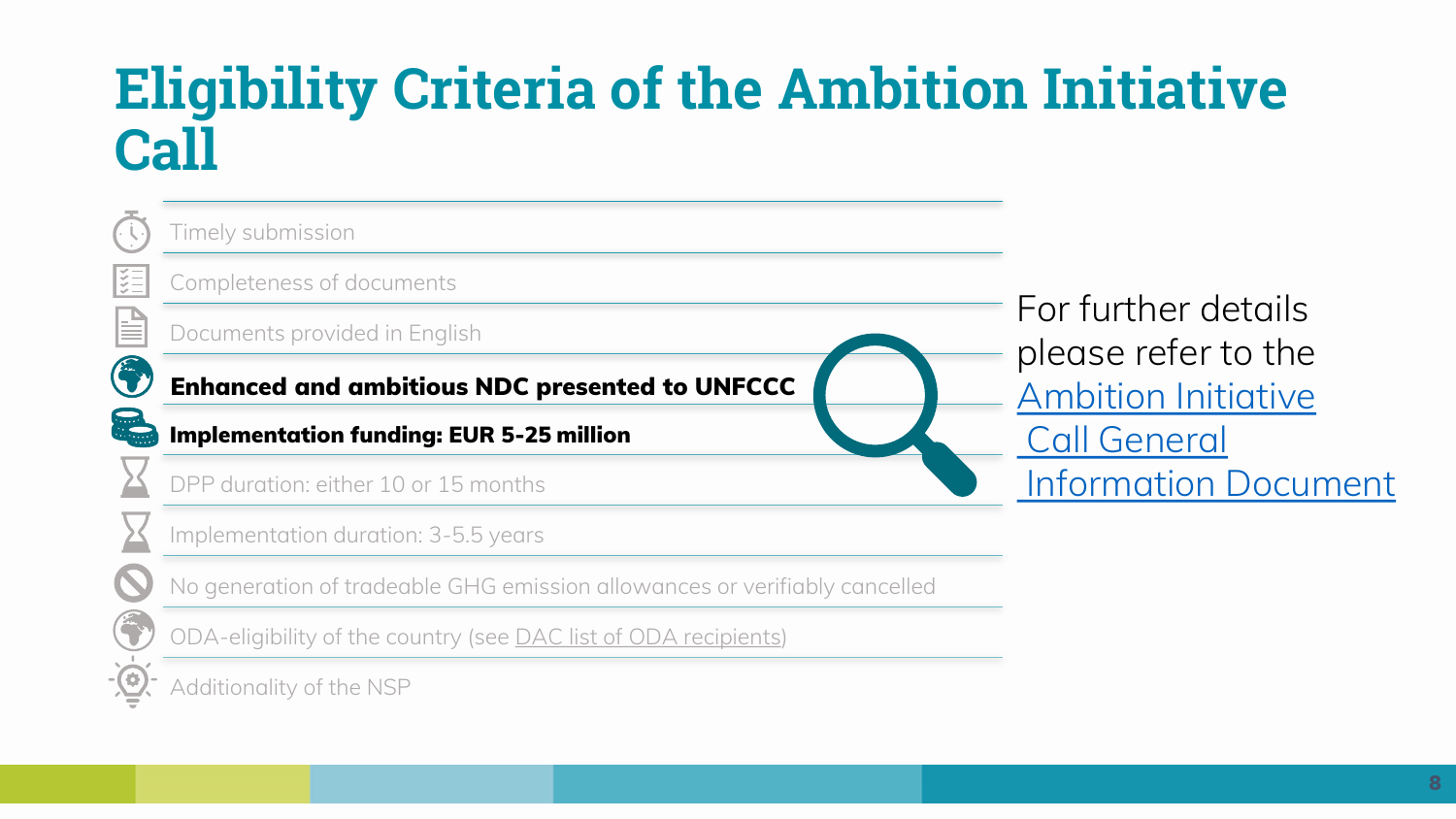**Q:** *Since country XYZ has already submitted its first updated NDC to UNFCCC: Does this NDC meet the definition of enhanced and ambitious as included in the General Information Document (GID)?*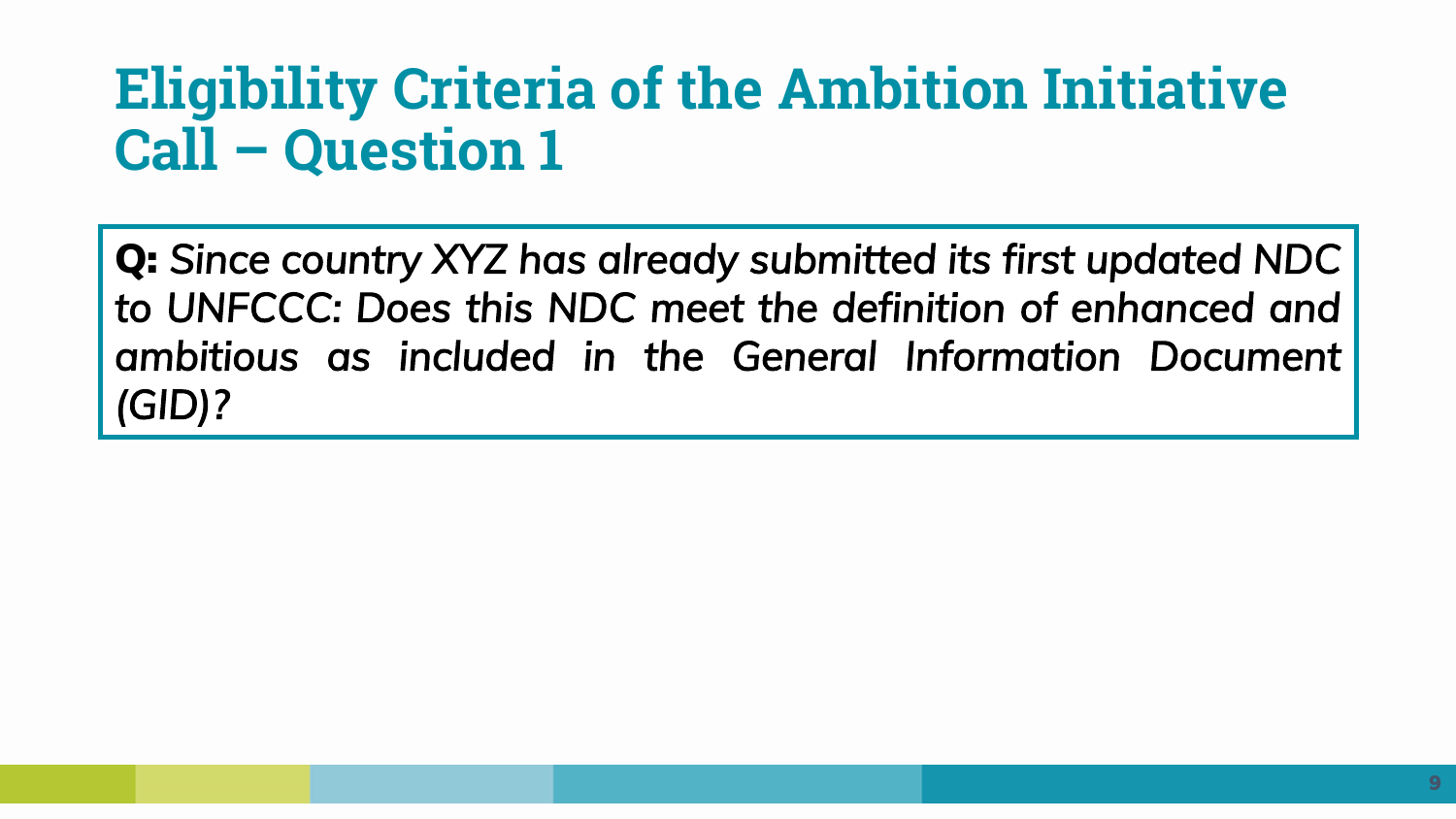**Q:** *Since country XYZ has already submitted its first updated NDC to UNFCCC: Does this NDC meet the definition of enhanced and ambitious as included in the General Information Document (GID)?*

**A:** In the course of the Ambition Initiative Call, the NAMA Facility will not express its views on the level of ambition of individual enhanced NDCs and will abstain from commenting on the plans and timelines of individual countries with respect to the process of updating their NDCs.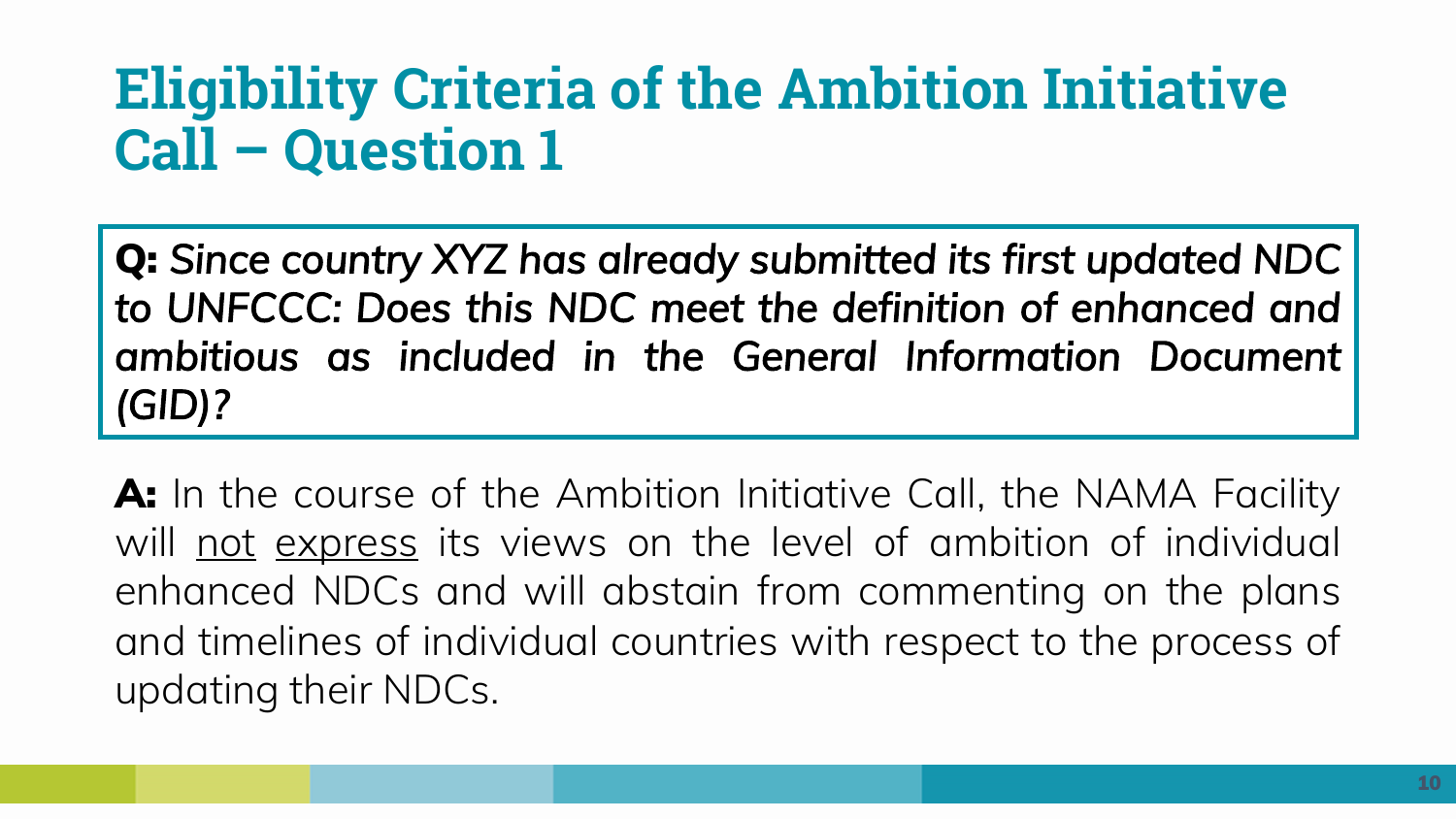**Q:** *Given that the NAMA Facility funds are considered as ODA funds, does the NAMA Facility assess only the ambition of a country's conditional NDC or are the contributions in their totality assessed (both unconditional and conditional contributions)?*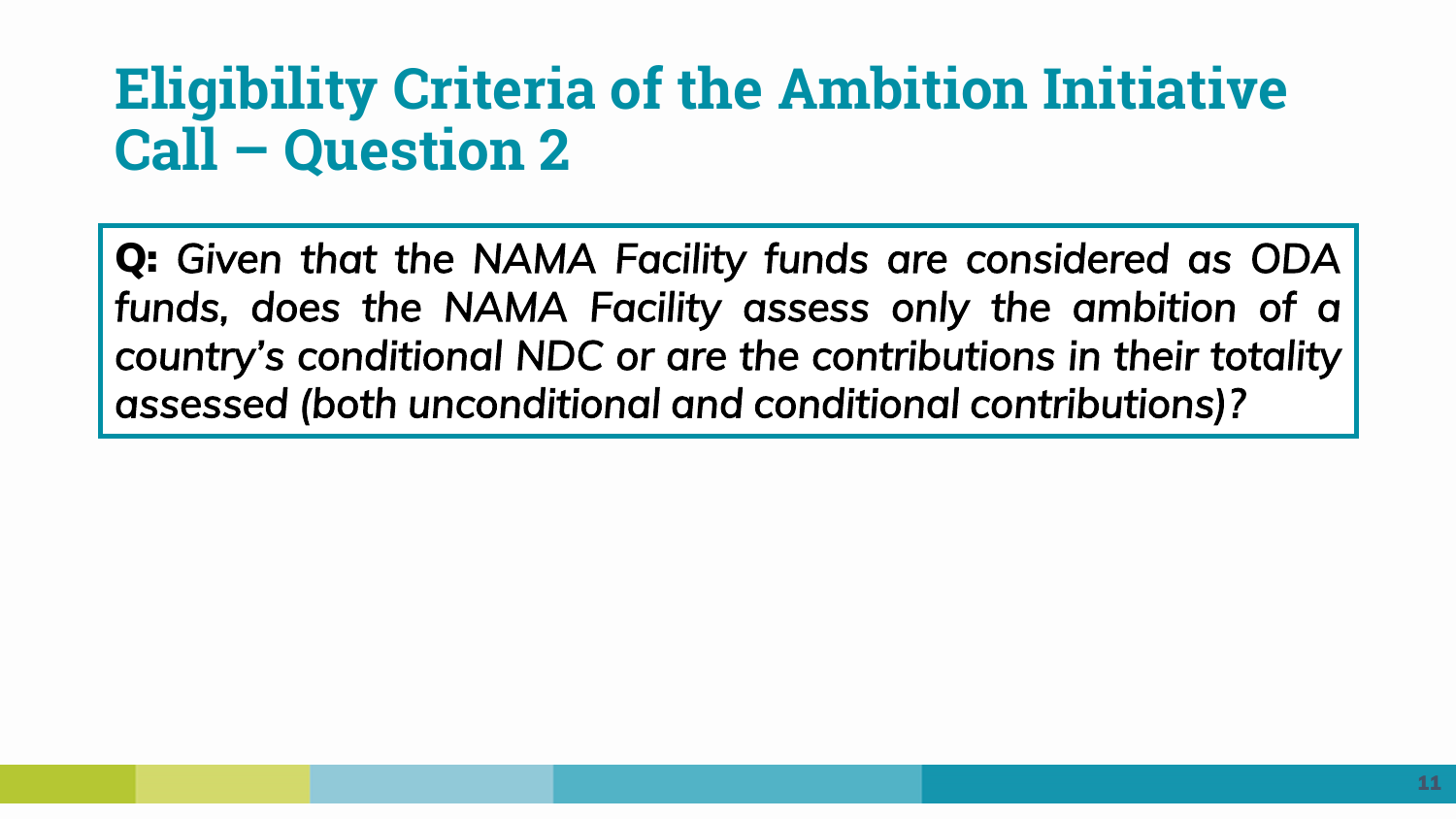**Q:** *Given that the NAMA Facility funds are considered as ODA funds, does the NAMA Facility assess only the ambition of a country's conditional NDC or are the contributions in their totality assessed (both unconditional and conditional contributions)?*

**A:** The NAMA Facility will take into consideration the totality of a country's NDC, i.e. the unconditional and conditional contribution, in order to assess whether the definition of ambitious NDCs as specified in section 4.1 of the GID has been met.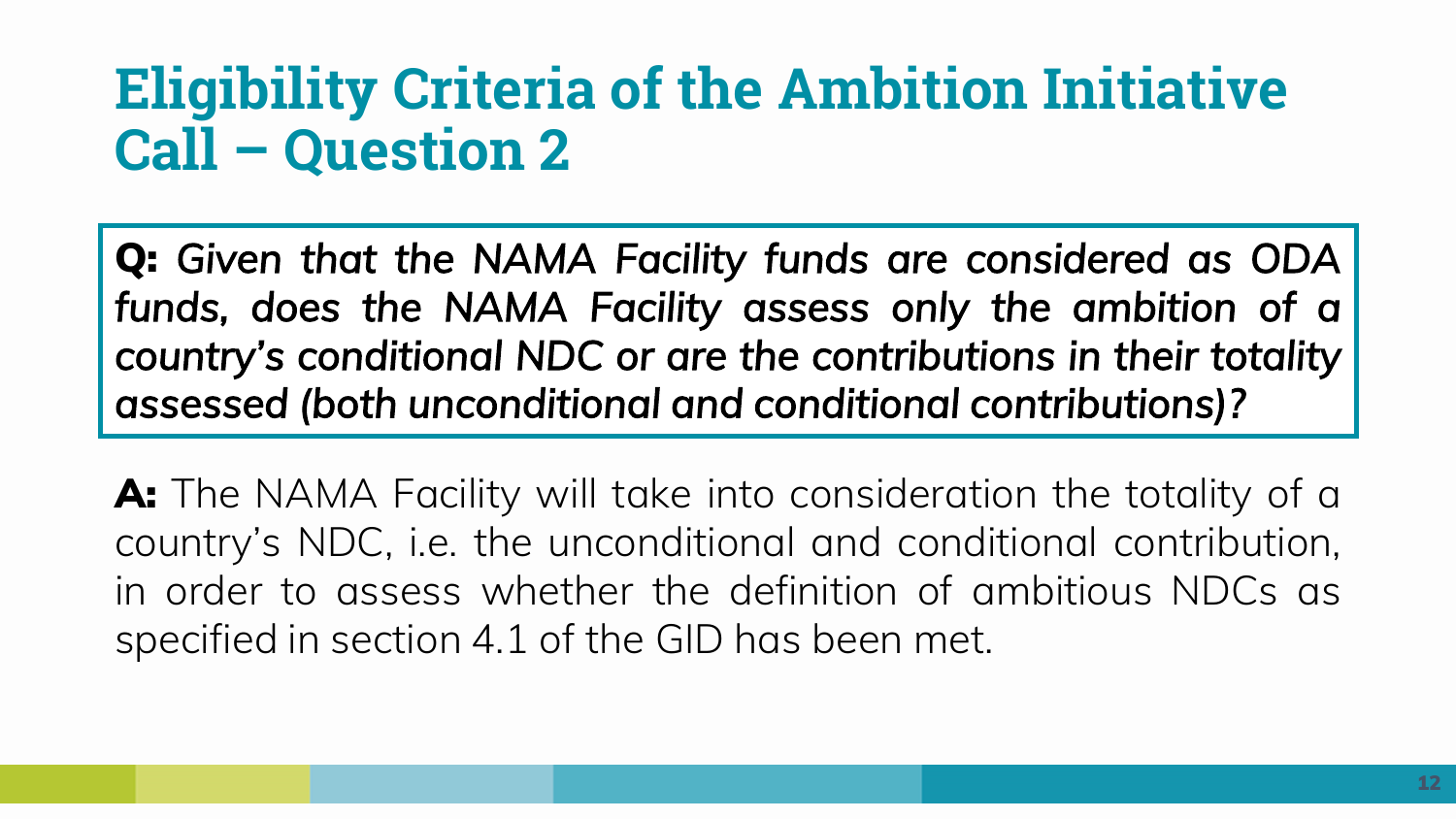**Q:** *How are NSP Outlines treated from countries that already announced to submit enhanced NDC in summer 2021, e.g. in the run-up to COP26, but only after the closure of the Ambition Initiative Call on 31 May 2021? Would a statement of intention of the partner country to submit the NDC update at a defined date suffice in this case, e.g. as an attachment to Annex 1 Endorsement Letter?*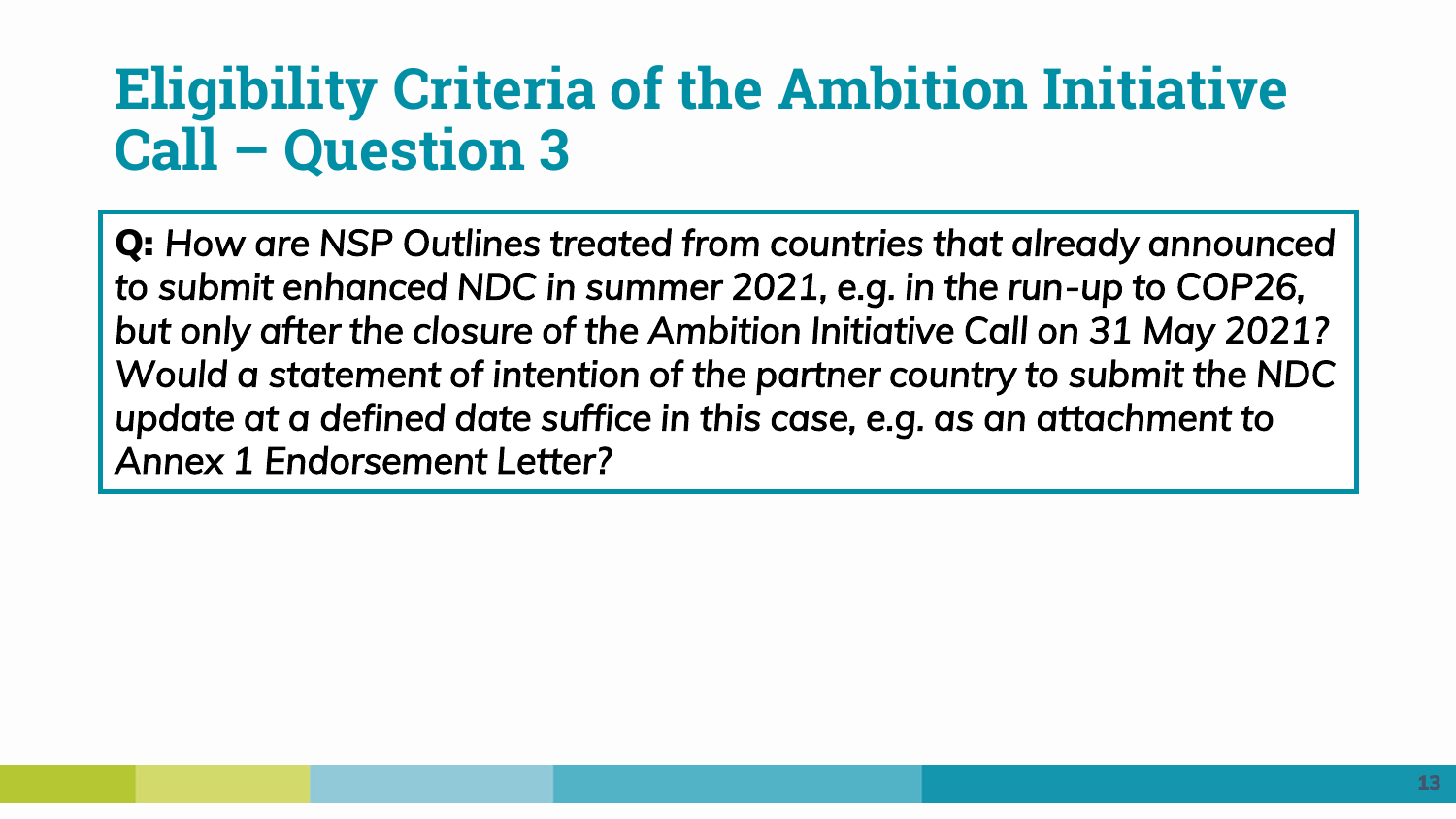**Q:** *How are NSP Outlines treated from countries that already announced to submit enhanced NDC in summer 2021, e.g. in the run-up to COP26, but only after the closure of the Ambition Initiative Call on 31 May 2021? Would a statement of intention of the partner country to submit the NDC update at a defined date suffice in this case, e.g. as an attachment to Annex 1 Endorsement Letter?* 

**A:** As stated in the GID, Outlines of NSPs that plan to intervene in a country with an enhanced NDC submitted to the UNFCCC until the closure of the Ambition Initiative Call on 31 May 2021 will be eligible to participate in this Call (for more information see CN-II-11). A statement of intention of the partner country to submit the updated NDC at a certain date will thus not suffice for a country to be eligible.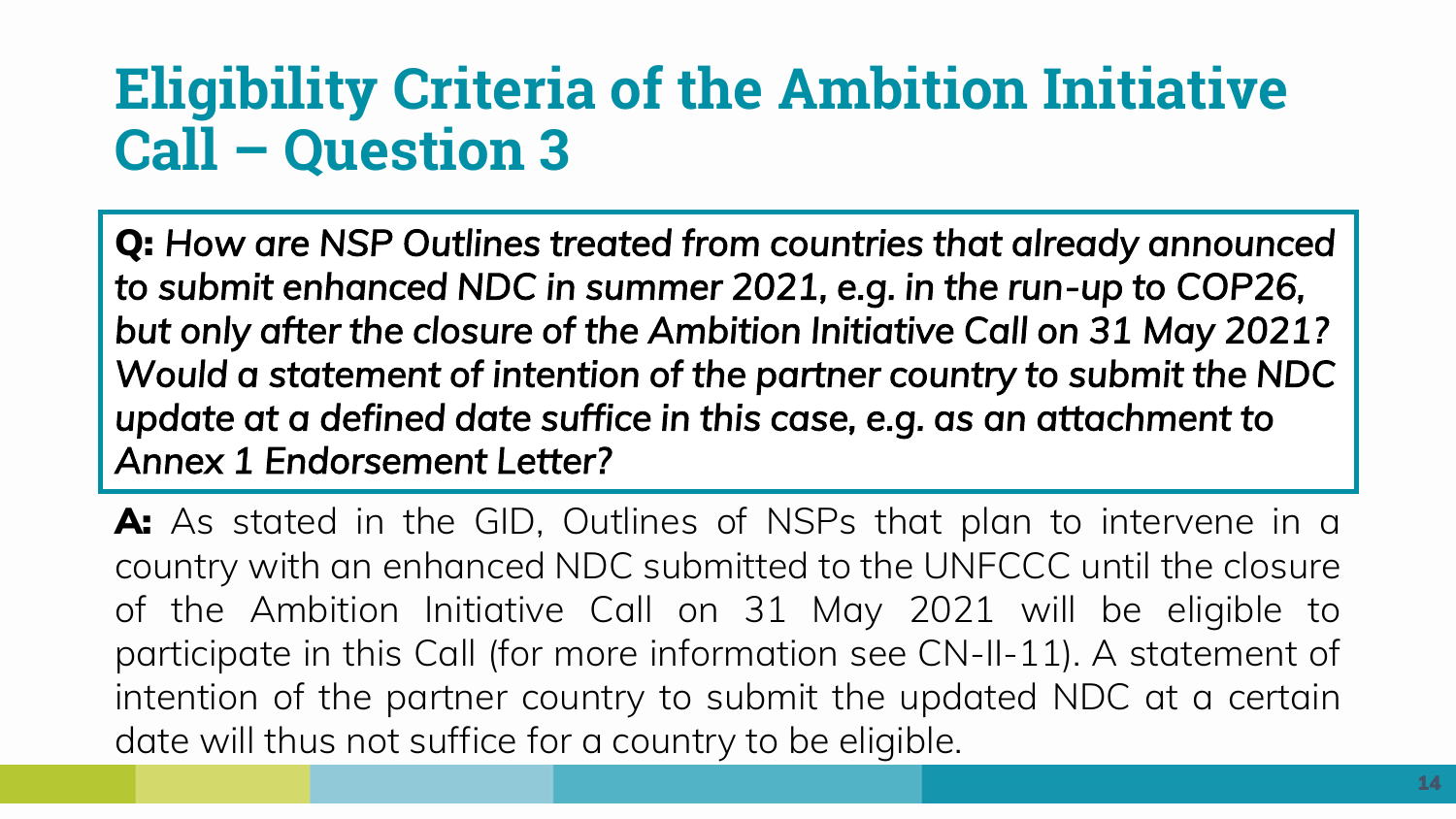**Q:** *How decisive is a country's formulated NDC for the success chances of an Outline?*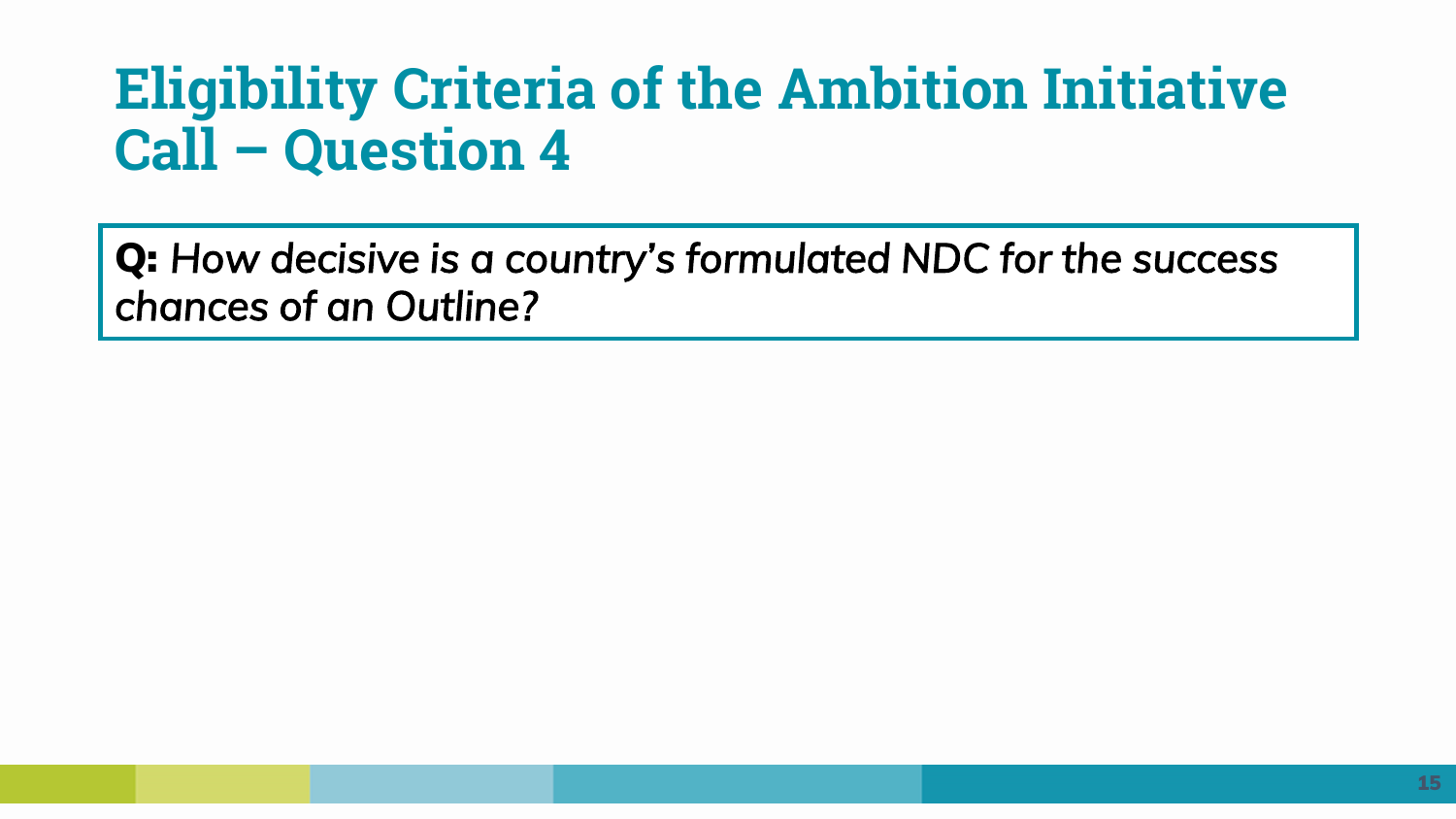**Q:** *How decisive is a country's formulated NDC for the success chances of an Outline?* 

**A:** The submission of an enhanced and ambitious NDC, according to the NAMA Facility's definition, until the closure of the Ambition Initiative Call is one of the eligibility criteria of the Call.

In case a country's NDC meets this definition and the submission also complies with other eligibility criteria as described in the GID, section 5.1.3 Outline Assessment Criteria, the success chances of an Outline depend solely on the quality and context of the Outline including the submitted Annexes.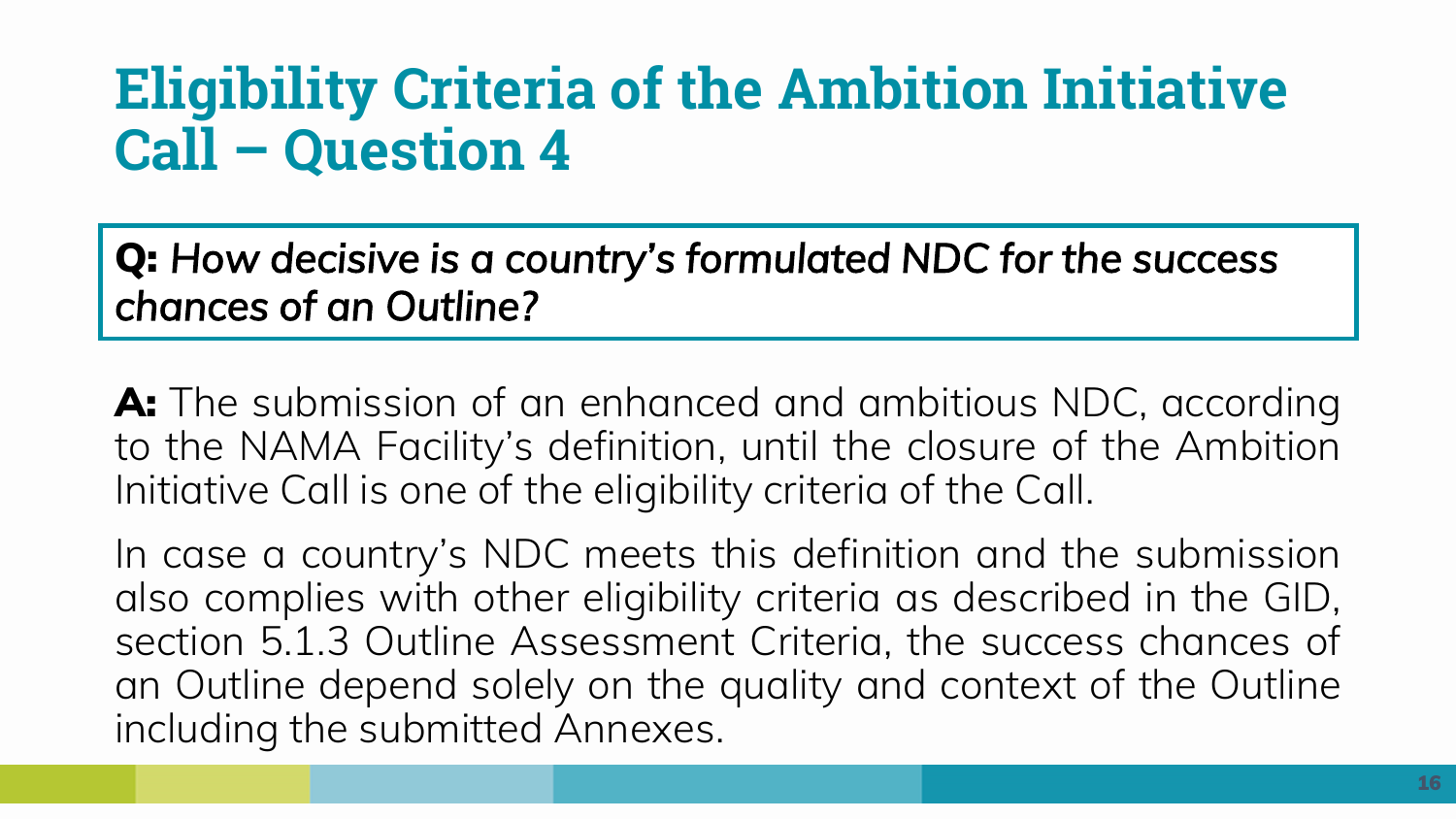# **Structure of the Webinar**

- 1. Technical overview
- 2. Eligibility criteria of the Ambition Initiative Call
- **3. Deep-dive on selection criteria of the Ambition Initiative Call**

### **I. Business cases**

- II. Financial support mechanisms
- III. Recommendations
- 4. Overview of selected clarification requests

## 5. Q&A session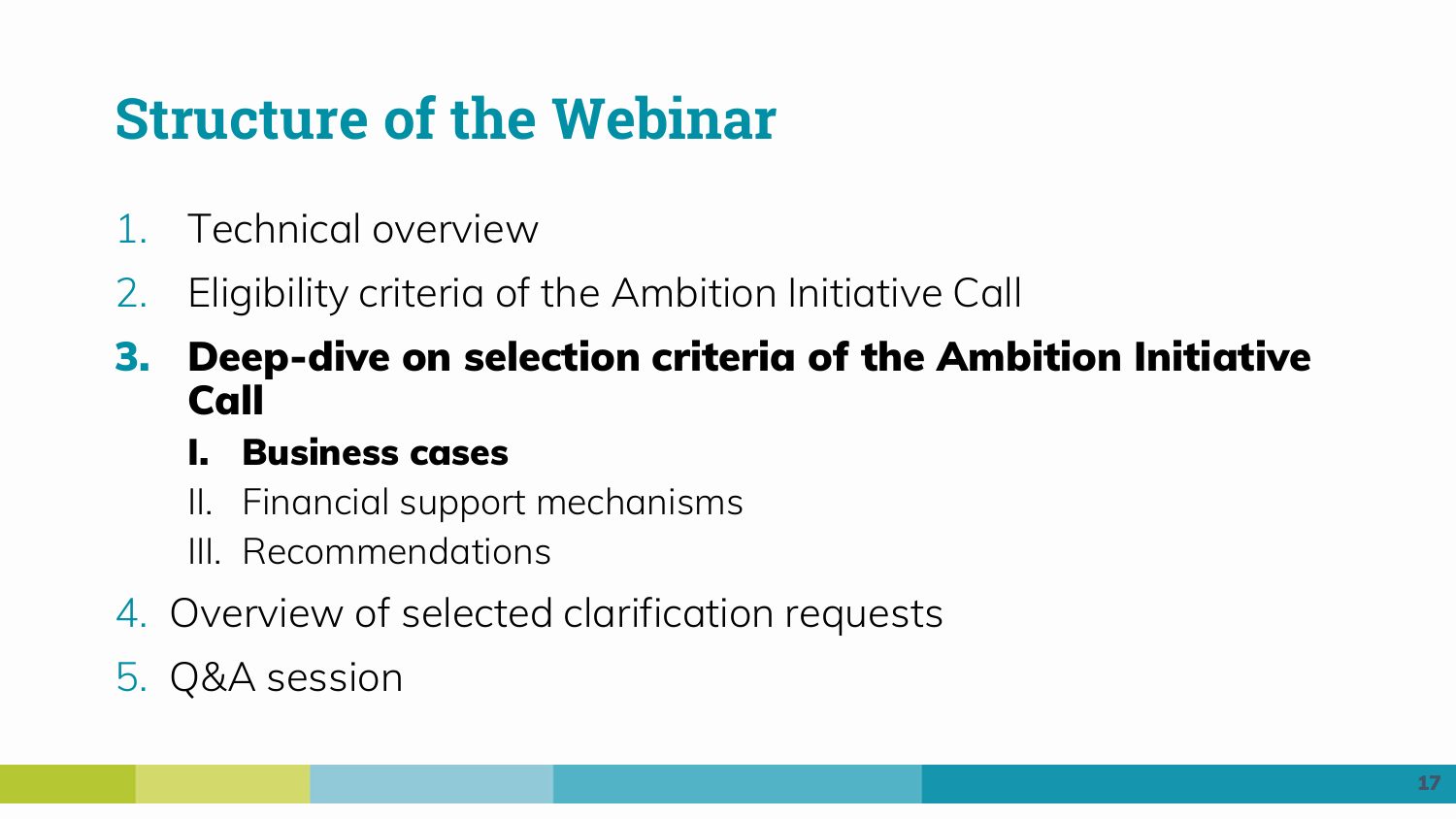## **Deep-Dive on Selection Criteria of the Ambition Initiative Call**

![](_page_17_Figure_1.jpeg)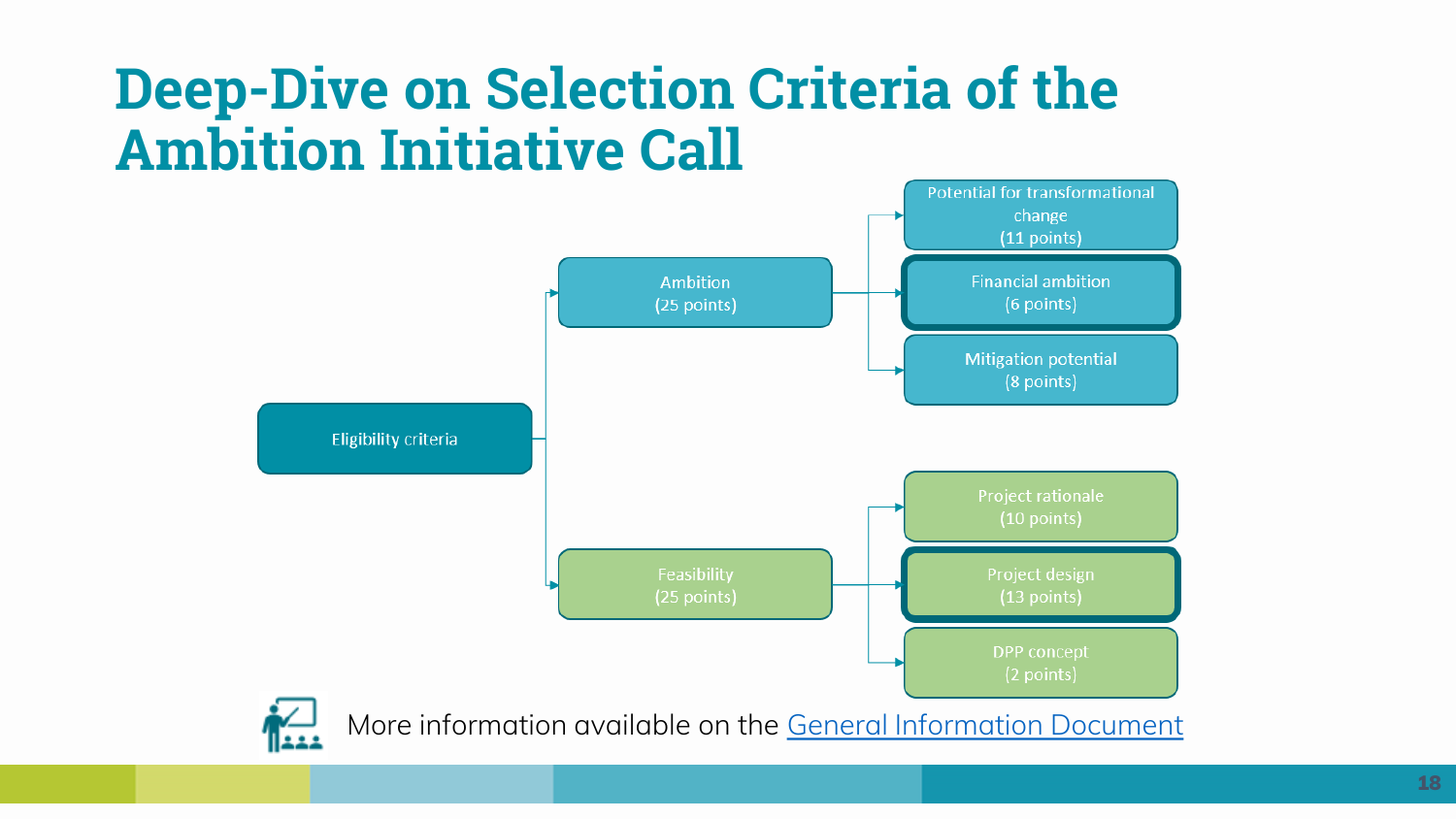## **Business Model Context**

A key indicator for transformational change in a sector is the redirection of the flow of funds:

![](_page_18_Picture_2.jpeg)

■ To achieve this, end-user and/or investor decisions must be influenced towards a carbon-neutral pathway.

**• The end-users/investors will change their** commercial/financial decisions if it is economically beneficial for them and if it follows a potentially successful business model.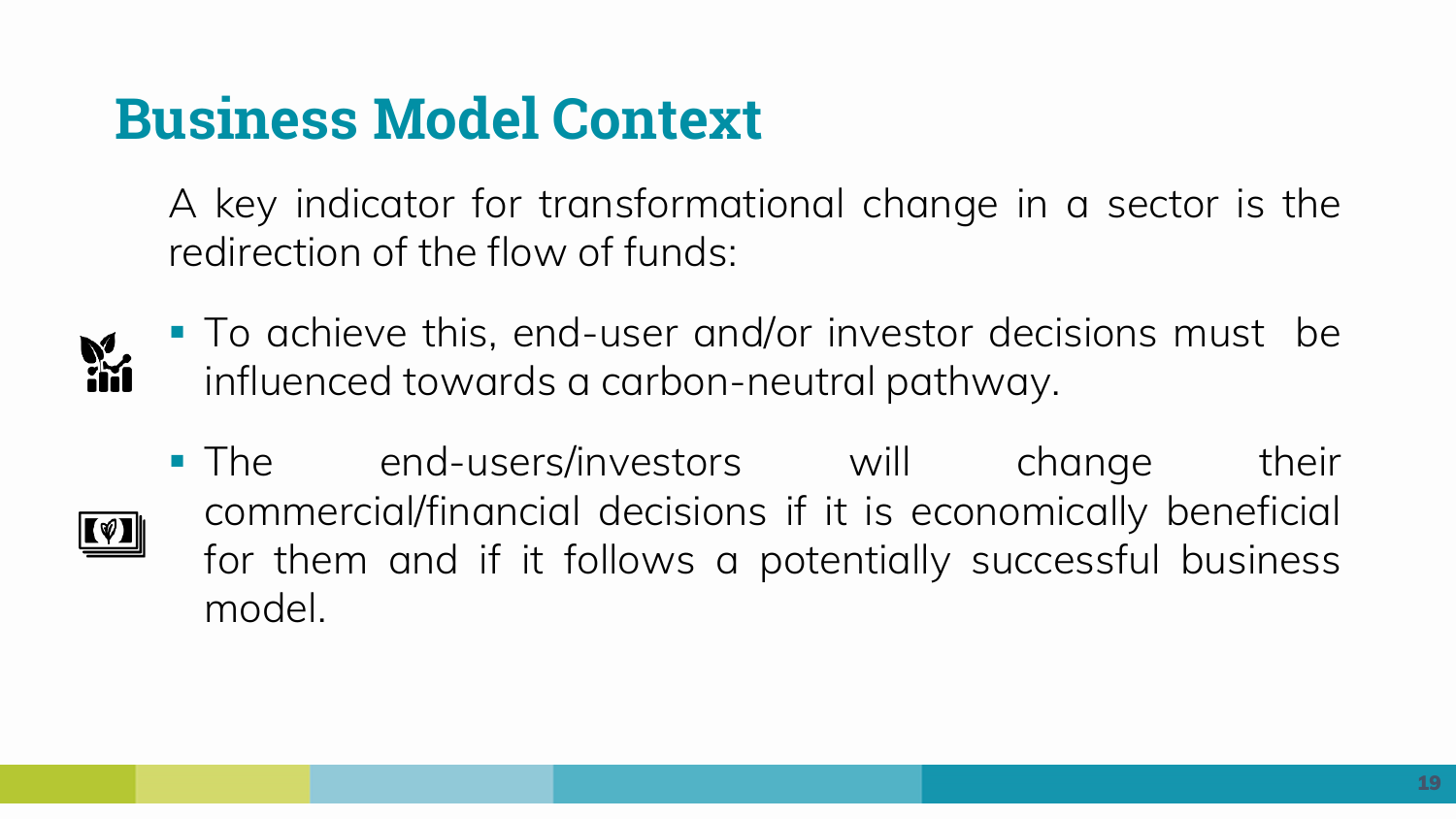# **Business Case Example (1)**

#### Based on a Fictional Outline **"Towards Carbon-Neutral Totinia Now!"**

- 1. The currently running diesel generators are replaced by RE generation capacities. Focus on large scale on-grid solutions.
- 2. Given the limited space on the islands of Totinia, installation are based on large commercial buildings.
- 3. Owners of commercial buildings have shown interest to invest into solar PV systems as this provide shading and hence insulation.
- 4. The required RE-specific equipment cannot be locally manufactured but will be provided by internationally accredited manufacturers from the IPP.
- 5. Utility pays IPP through PPAs.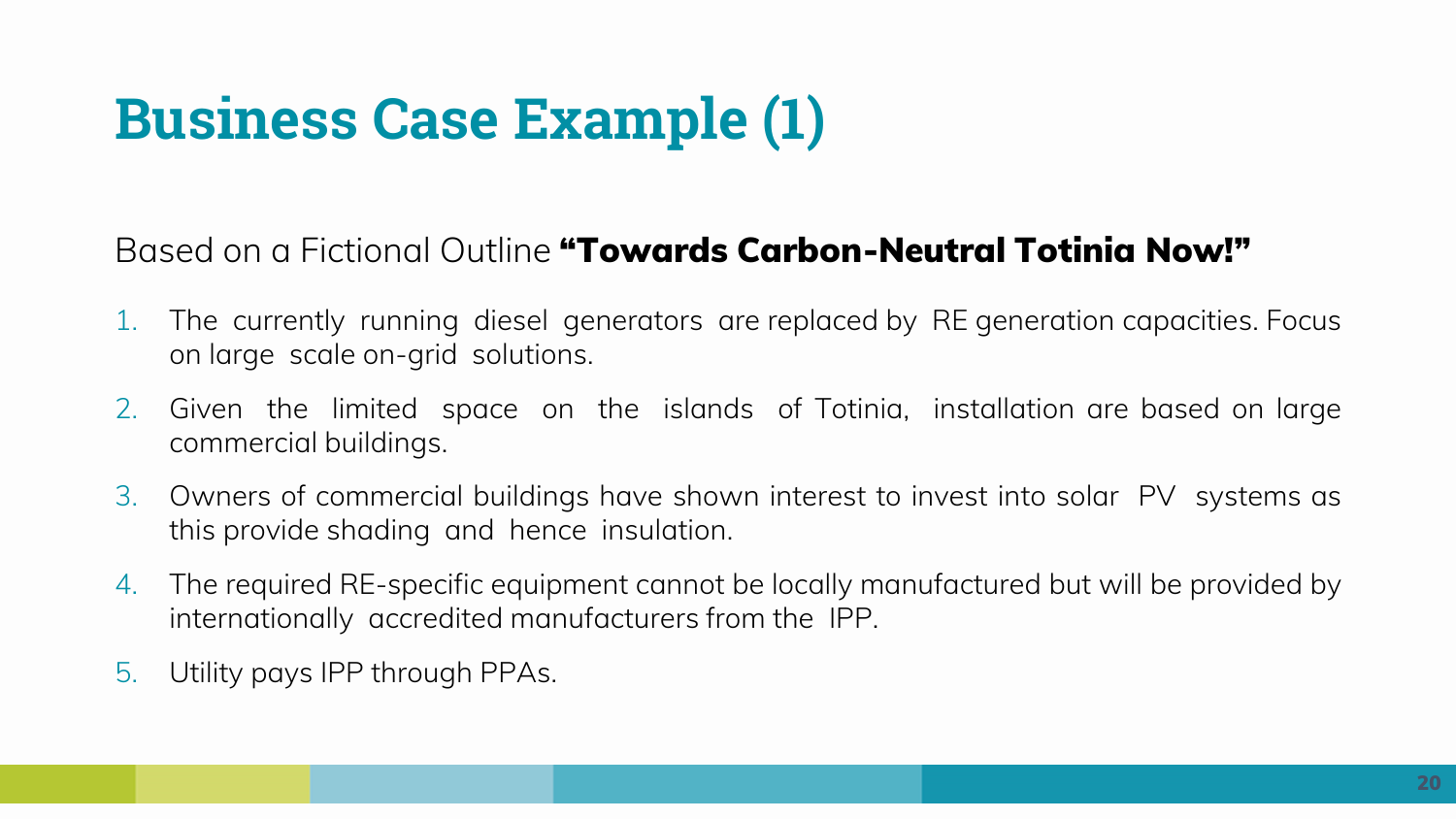## **Business Case Example (2)**

![](_page_20_Figure_1.jpeg)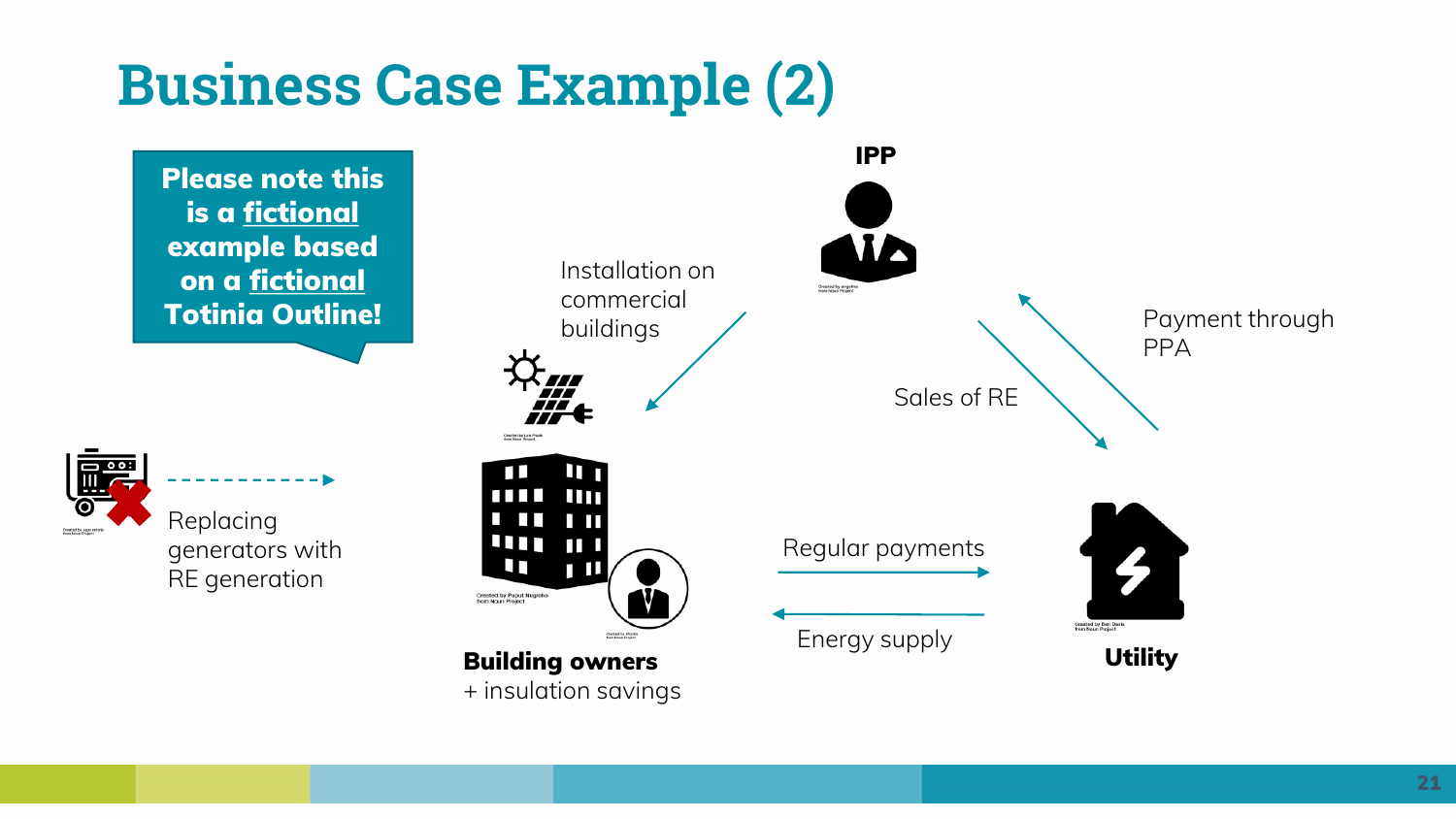# **Key Components of a Business Case (1)**

## **1. Technology**

- What are the key technical features? E.g.:
	- − Electricity consumption
	- − Passenger capacity
	- − Number and species of trees to be planted per ha
- What is the lifetime?

- What CAPEX is expected?
- What OPEX is expected?
- $\blacksquare$  What is the cost dynamics over time?

#### **2. Costs 3. Revenues**

- What direct income can be generated?
- What cost savings could be available?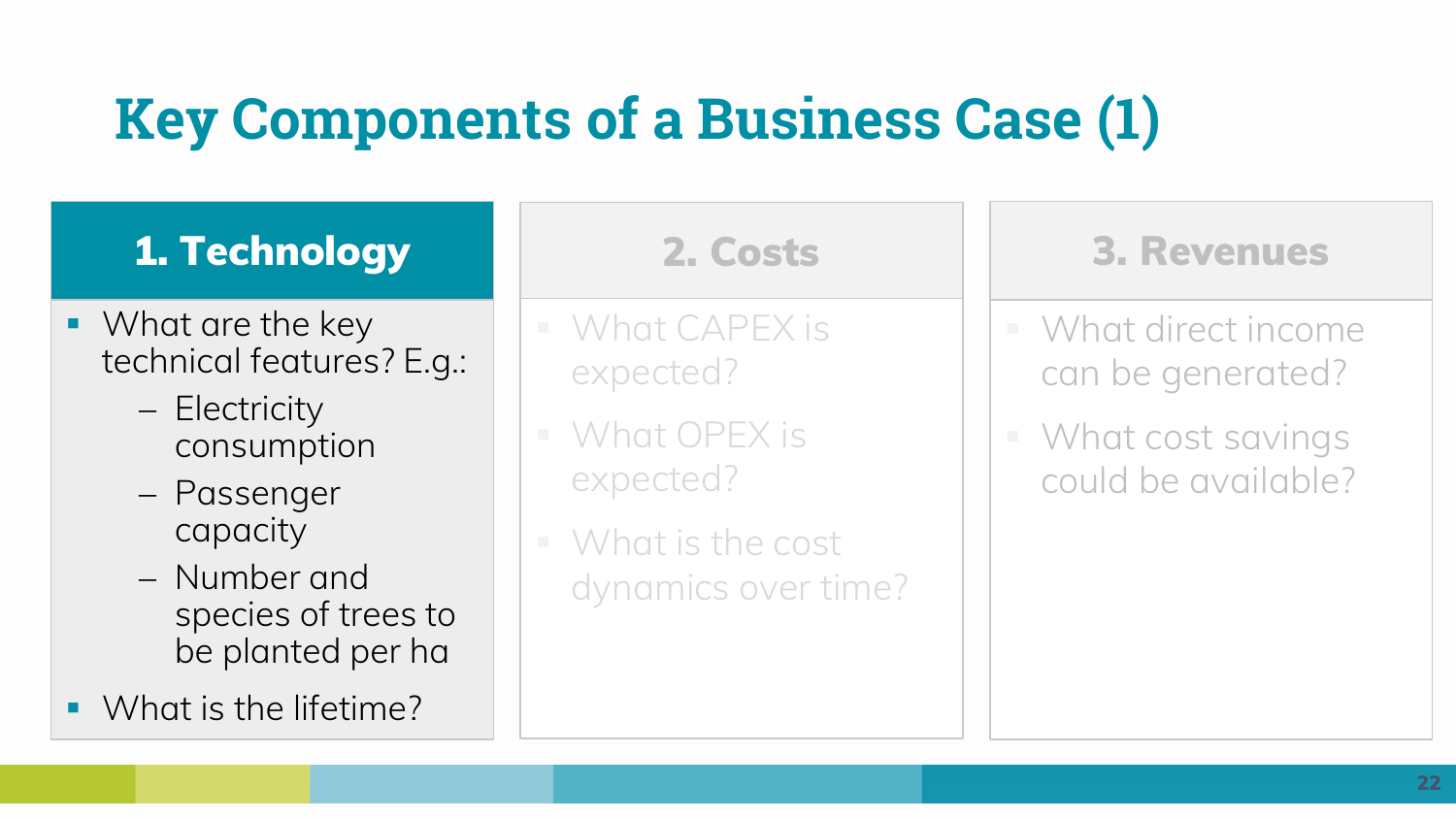# **Key Components of a Business Case (1)**

## **1. Technology**

- $\blacksquare$  What are the key technical features? E.g.:
	- − Electricity consumption
	- − Passenger capacity
	- − Number and species of trees to be planted per ha
- What is the lifetime?

- What CAPEX is expected?
- What OPEX is expected?
- What is the cost dynamics over time?

#### **2. Costs 3. Revenues**

- What direct income can be generated?
- What cost savings could be available?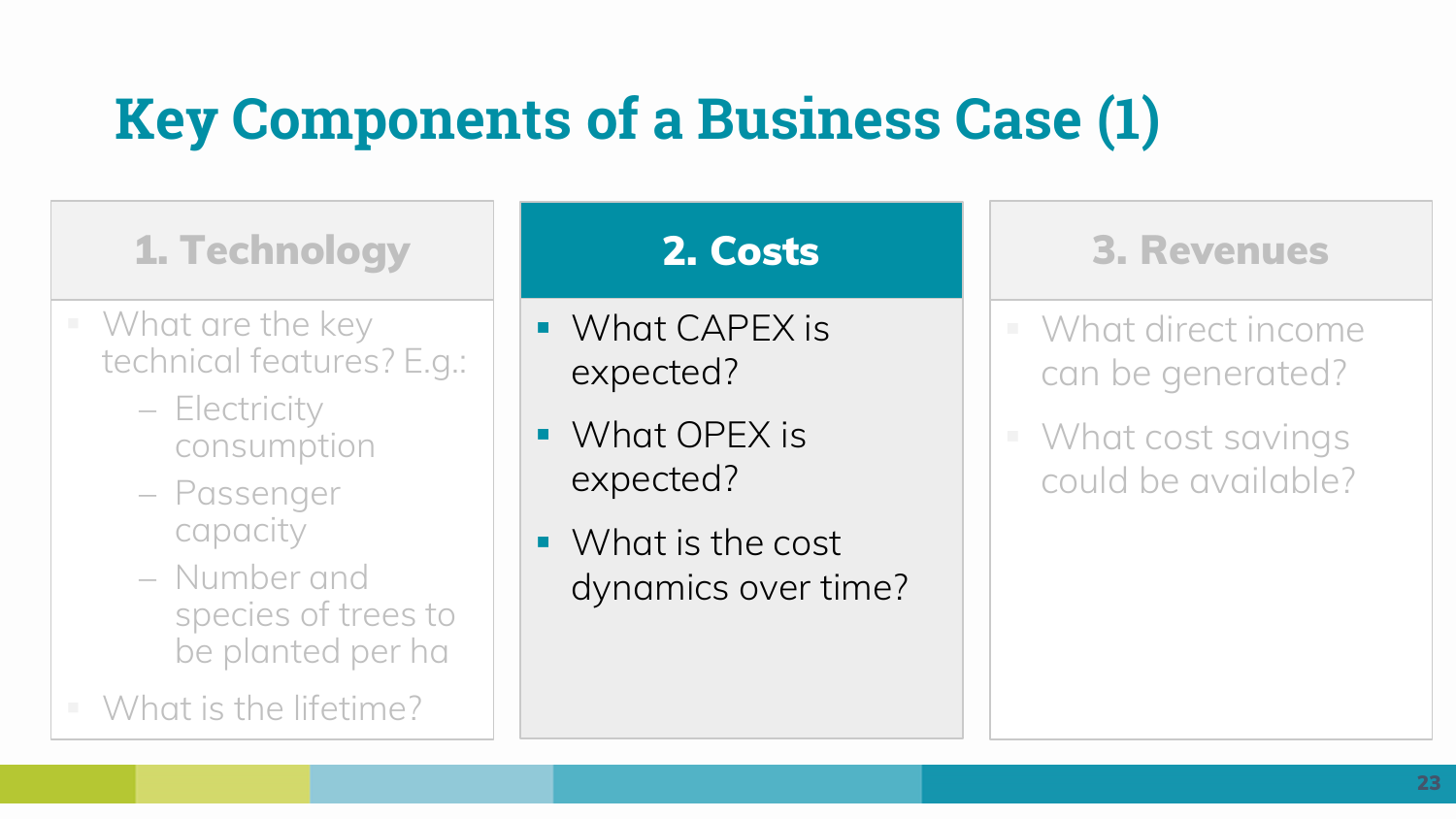# **Key Components of a Business Case (1)**

**1. Technology**

- $\blacksquare$  What are the key technical features? E.g.:
	- − Electricity consumption
	- − Passenger capacity
	- − Number and species of trees to be planted per ha
- What is the lifetime?

- What CAPEX is expected?
- What OPEX is expected?
- $\blacksquare$  What is the cost dynamics over time?

#### **2. Costs 3. Revenues**

- What direct income can be generated?
- What cost savings could be available?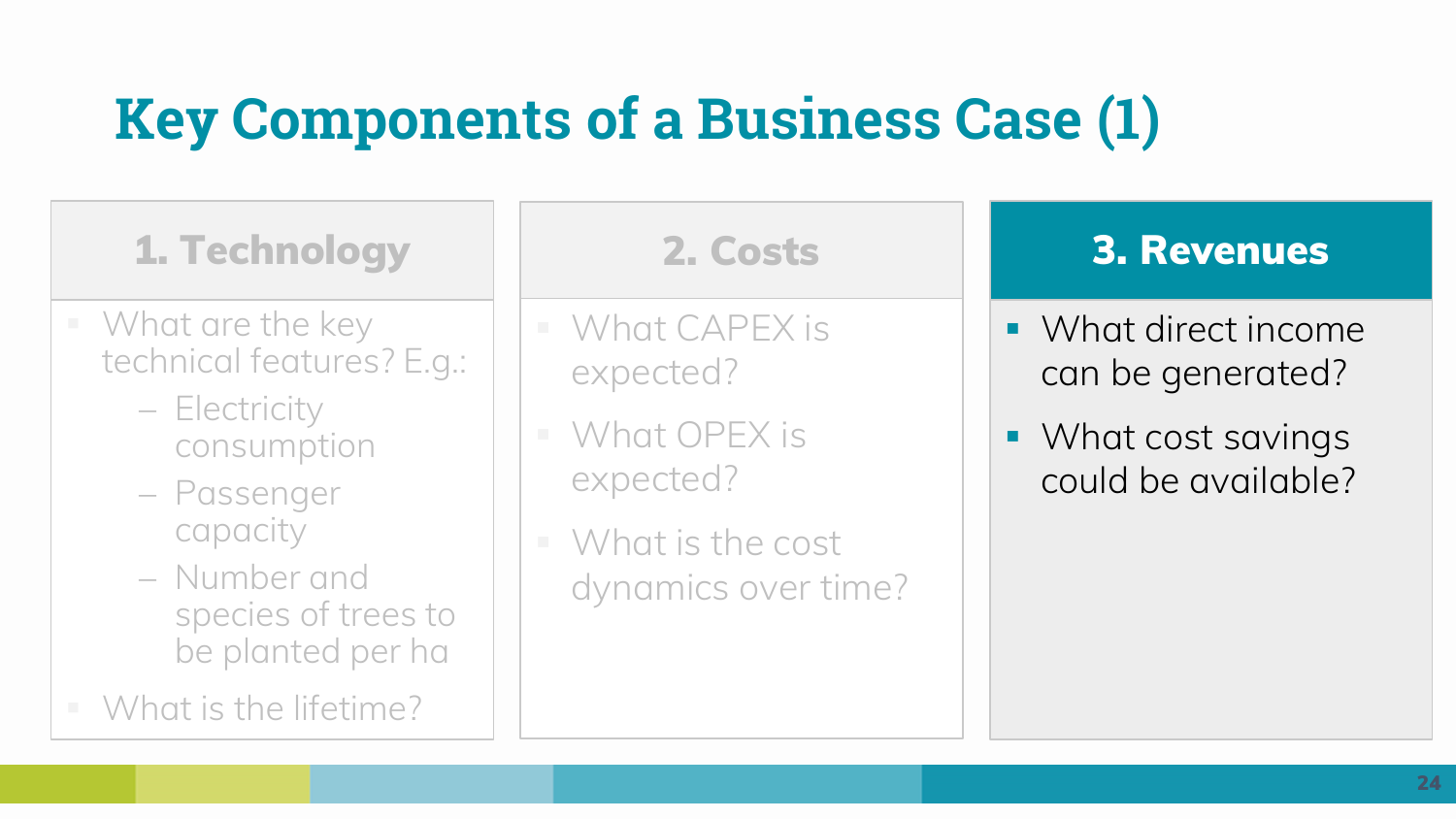# **Key Components of a Business Case (2)**

## **4. Key actors**

- Who is the investor?
- Who is the end user?
- What is their ability and interest to pay?

- Who and where are the potential suppliers?
- Who are the operations and maintenance providers?
- What market developments can be expected?

## **5. Market 6. End of life**

- What happens once the technology reaches its end of life:
	- − How is it discarded/processed?
	- − What additional economic activities take place?
	- − What additional costs or benefits are associated with it?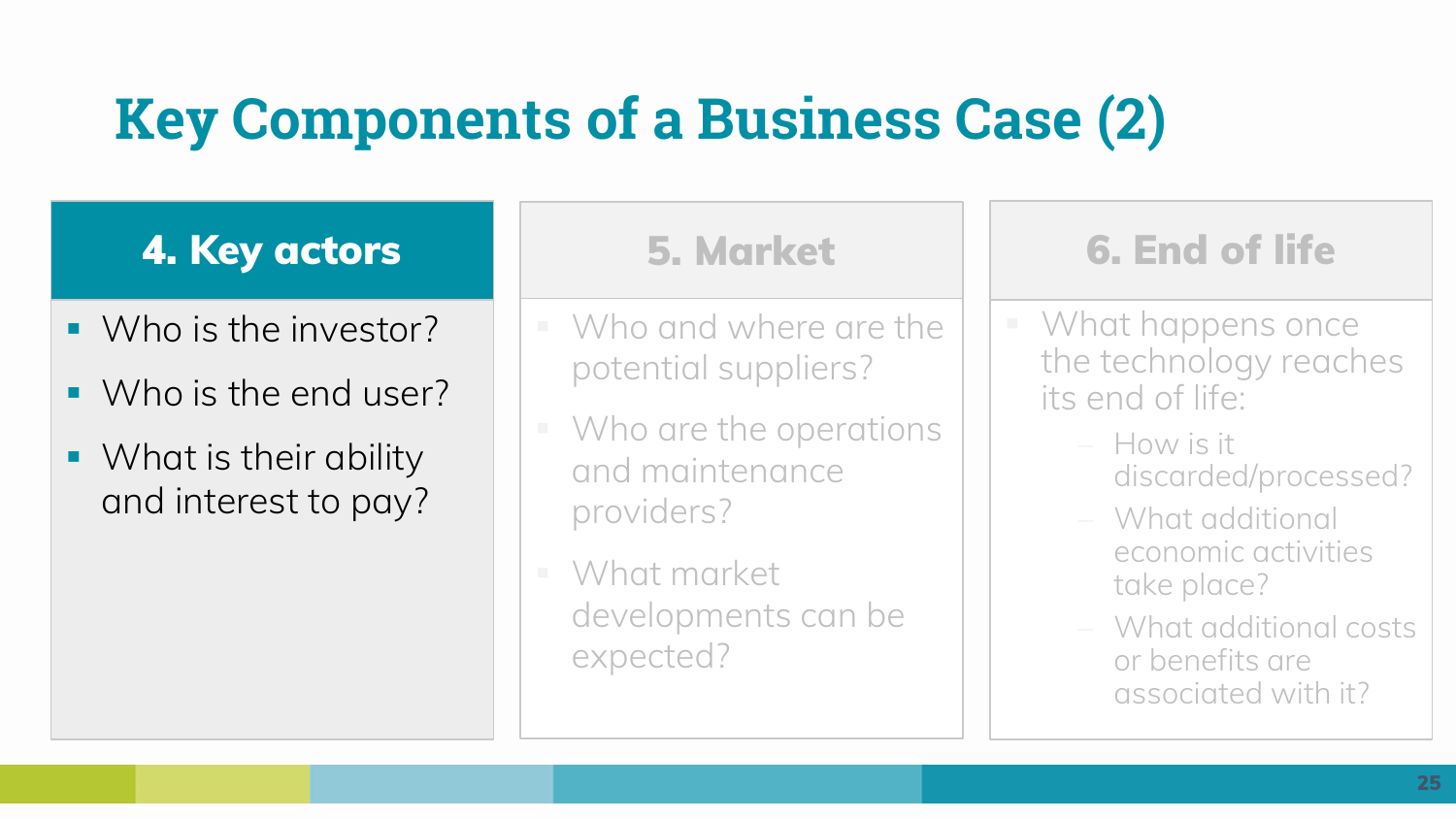# **Key Components of a Business Case (2)**

### **4. Key actors**

- Who is the investor?
- $\blacksquare$  Who is the end user?
- What is their ability and interest to pay?

- Who and where are the potential suppliers?
- Who are the operations and maintenance providers?
- What market developments can be expected?

## **5. Market 6. End of life**

- What happens once the technology reaches its end of life:
	- − How is it discarded/processed?
	- − What additional economic activities take place?
	- − What additional costs or benefits are associated with it?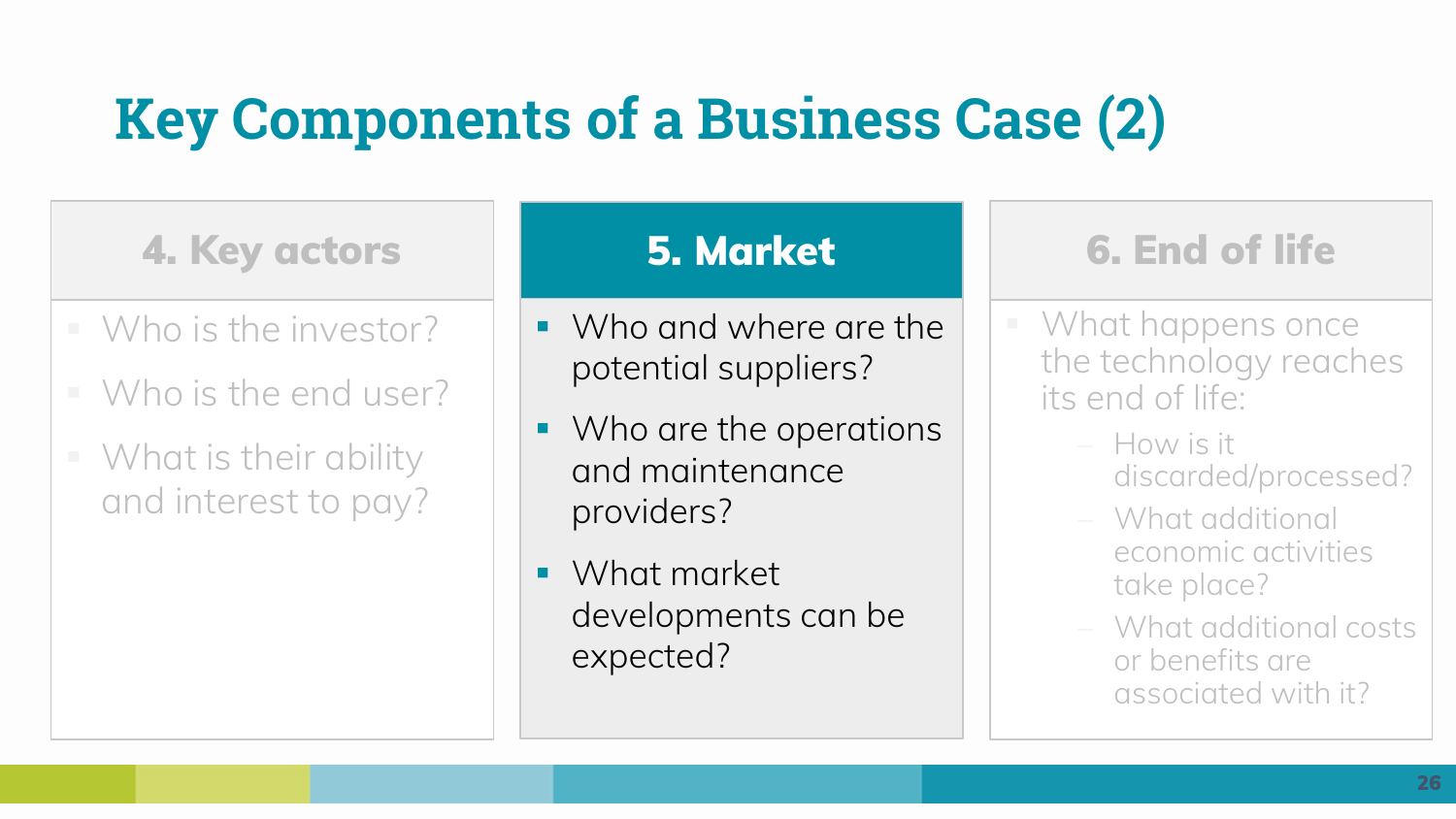# **Key Components of a Business Case (2)**

**4. Key actors**

- Who is the investor?
- $\blacksquare$  Who is the end user?
- What is their ability and interest to pay?

- Who and where are the potential suppliers?
- Who are the operations and maintenance providers?
- What market developments can be expected?

## **5. Market 6. End of life**

- What happens once the technology reaches its end of life:
	- − How is it discarded/processed?
	- − What additional economic activities take place?
	- − What additional costs or benefits are associated with it?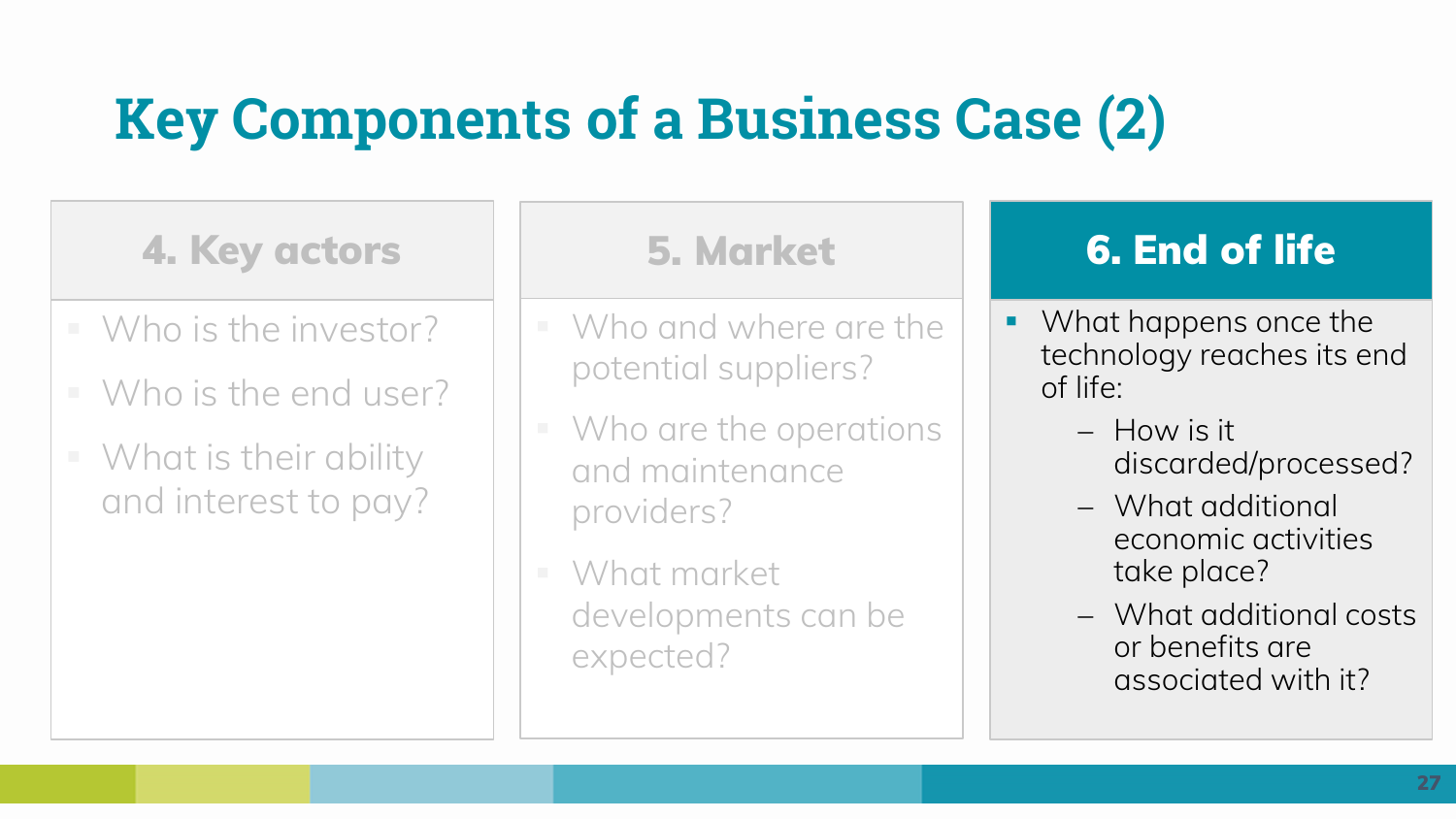# **Key Considerations for the Business Case**

- The business model needs to be shown for **both the BAU and NSP** intervention.
- **Consider the key actor constellations relevant for your sector and** context (investor vs. end user).
- **Explain your assumptions clearly indicating the sources.**
- Explore multiple scenarios sensitivity analysis.
- **Demonstrate plausibility.**

![](_page_27_Picture_6.jpeg)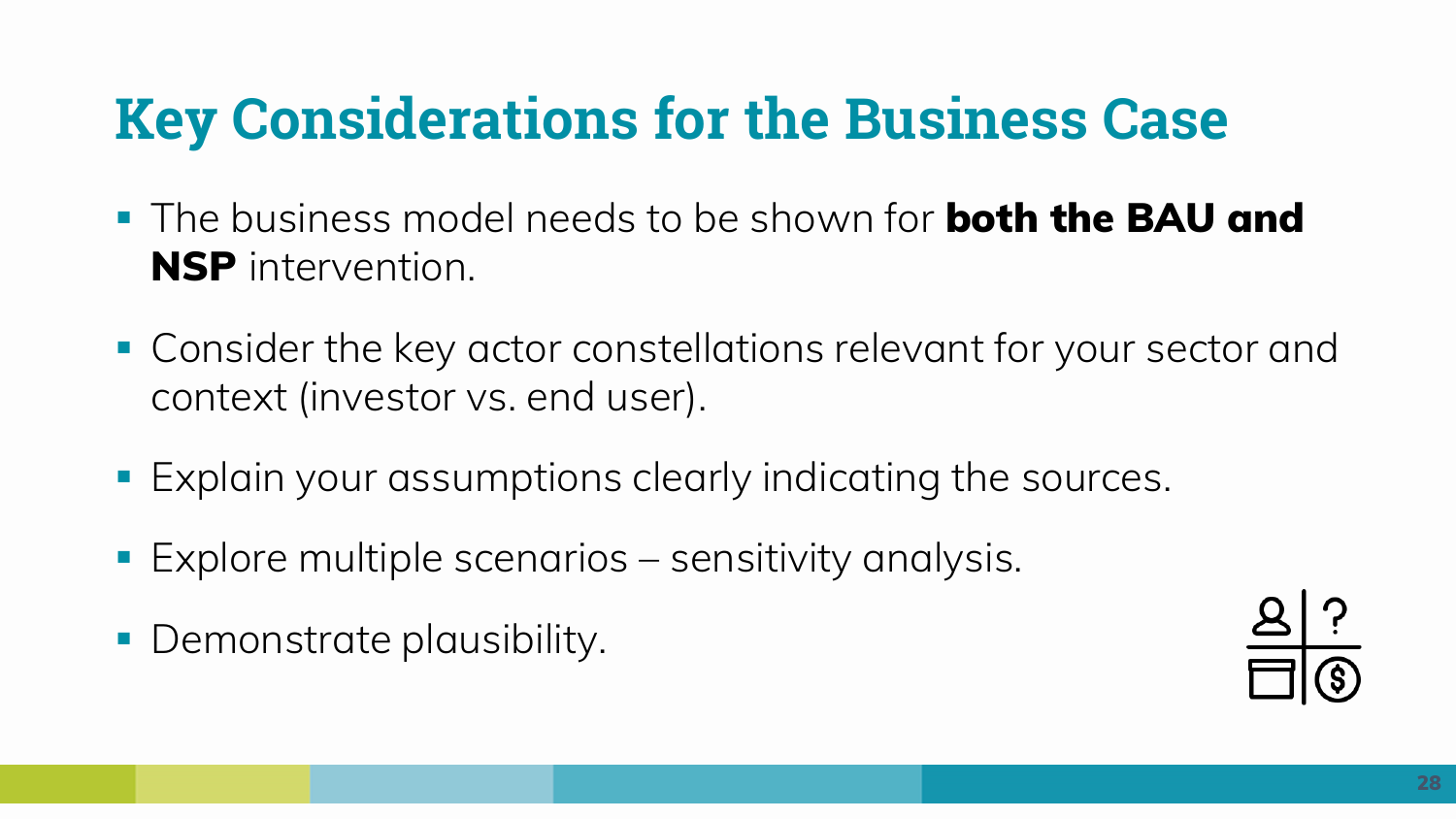## **Business Case and Financial Support Mechanisms**

*"The concept of NSP needs to offer a (potentially) successful business model for end-users/investors including adequate financing mechanisms"* 

▪ Financial mechanism influences the cashflows of the business case:

**It contributes to making the business case for a given GHG mitigation intervention viable**

![](_page_28_Picture_5.jpeg)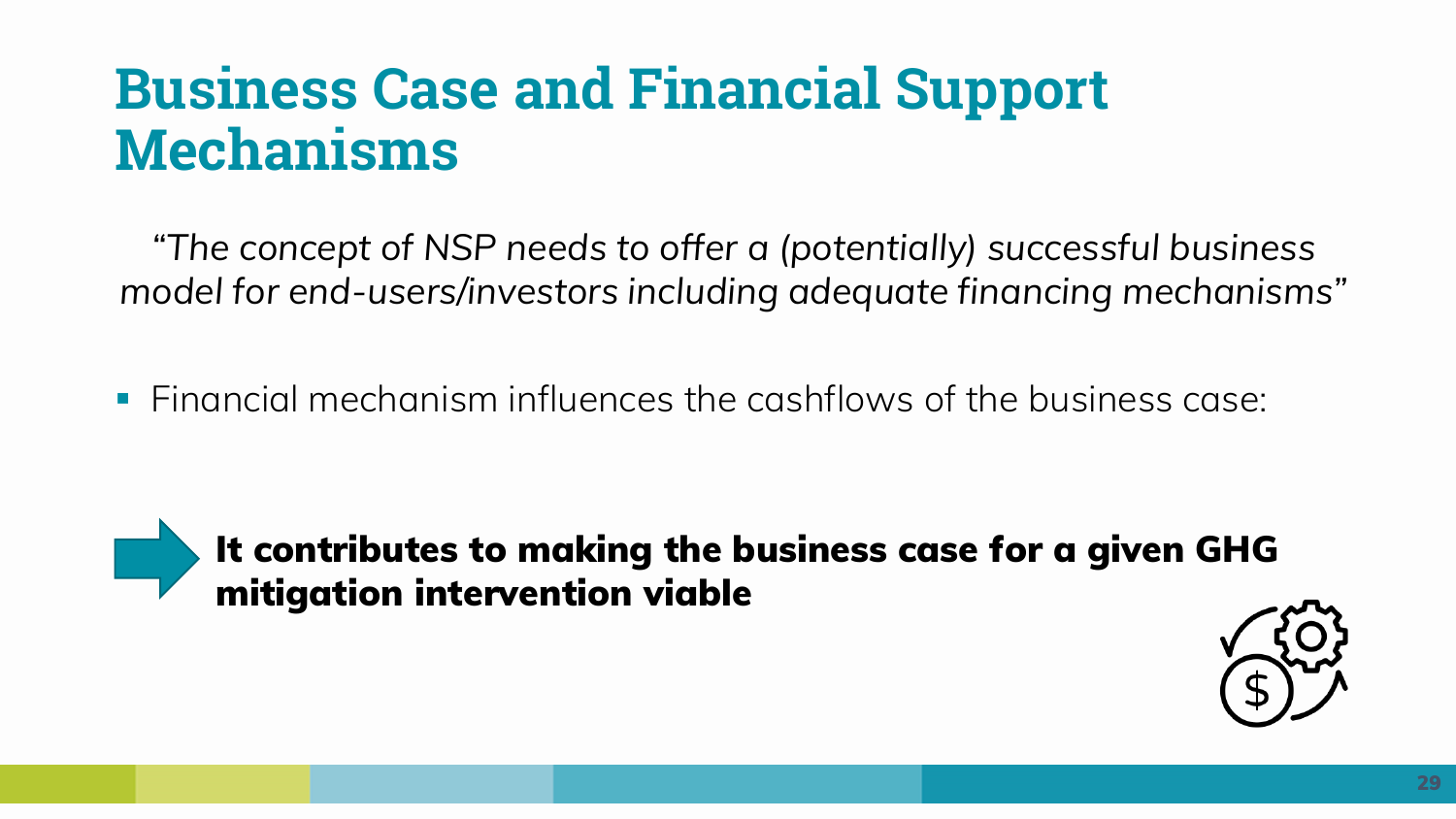# **Structure of the Webinar**

- 1. Technical overview
- 2. Eligibility criteria of the Ambition Initiative Call
- **3. Deep-dive on selection criteria of the Ambition Initiative Call**
	- I. Business cases

## **II. Financial support mechanisms**

- III. Recommendations
- 4. Overview of selected clarification requests
- 5. Q&A session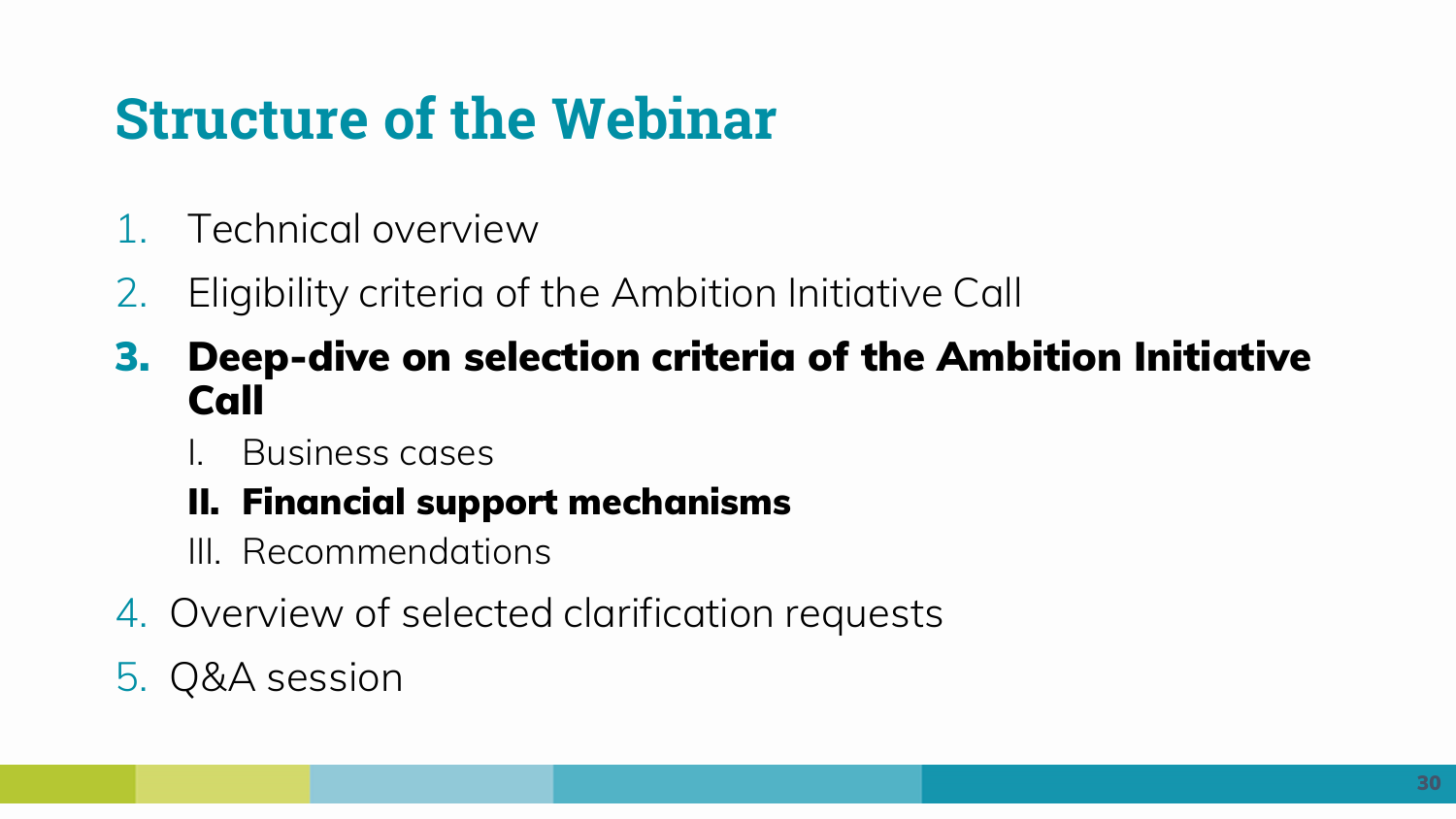# **Financial Mechanisms under the NAMA Facility**

Financial Mechanisms according to the NAMA Facility:

![](_page_30_Picture_2.jpeg)

**Financial mechanisms channel financial flows into investments driving carbon-neutral development pathways. They should serve to address potential barriers or failures for investment and leverage public and private support for mitigation activities**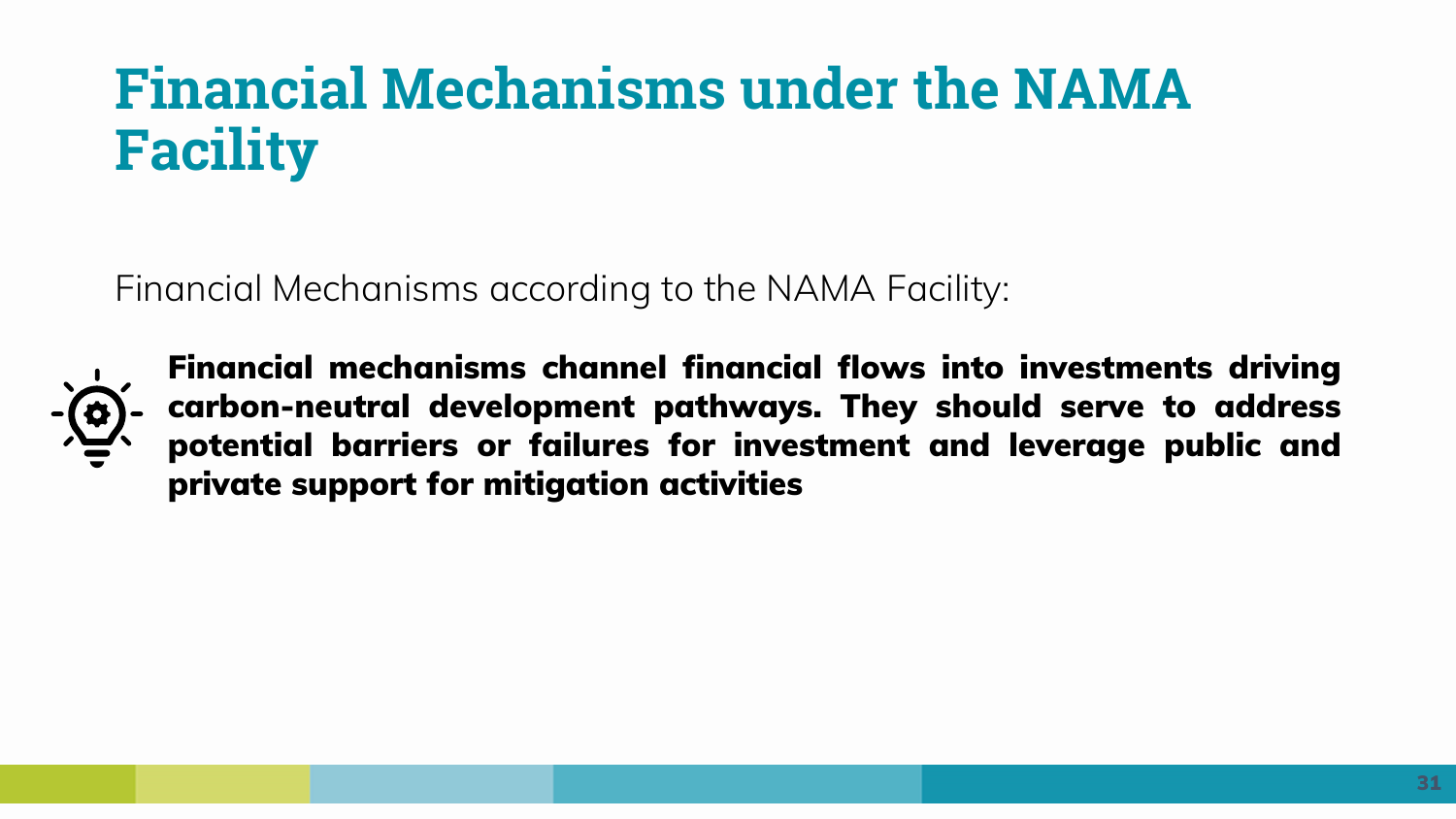## **Financial Mechanisms: NAMA Facility – Features and Guiding Questions (1)**

## **Relevance and suitability**

- **Reduction or removal or relevant** barriers for investment
- Are the financial mechanisms suitable?
- General country and sector context (regulation, policies and other schemes)
- Business model viability

#### **Scale and permanence**

- 
- the NSP support
- Viable phase-out concept of NAMA Facility support (phase-in of other funding sources i.e. environmental taxes or public funding)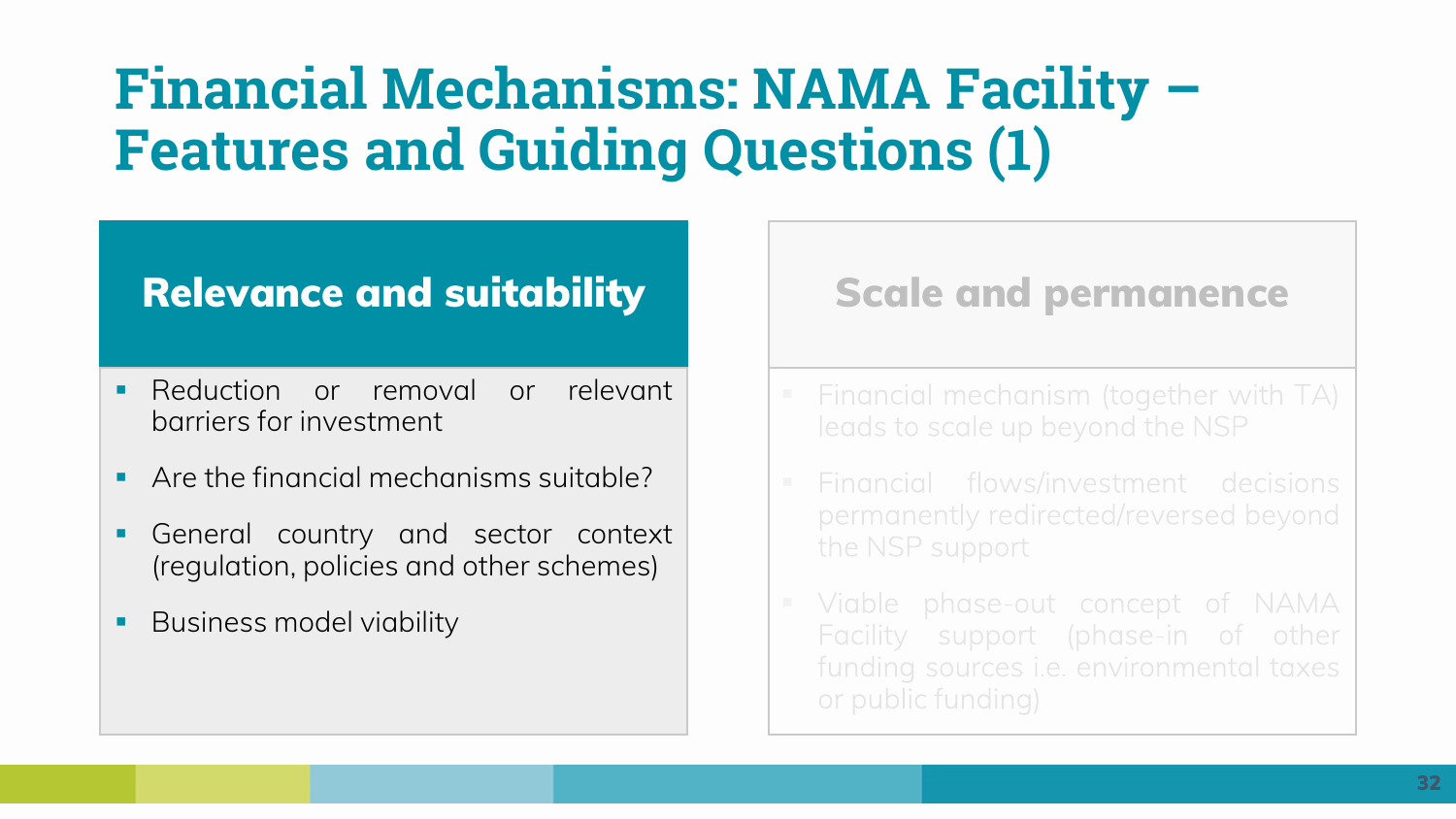## **Financial Mechanisms: NAMA Facility – Features and Guiding Questions (1)**

### **Relevance and suitability**

- Reduction or removal or relevant barriers for investment
- 
- 
- 

#### **Scale and permanence**

- Financial mechanism (together with TA) leads to scale up beyond the NSP
- Financial flows/investment decisions permanently redirected/reversed beyond the NSP support
- Viable phase-out concept of NAMA Facility support (phase-in of other funding sources i.e. environmental taxes or public funding)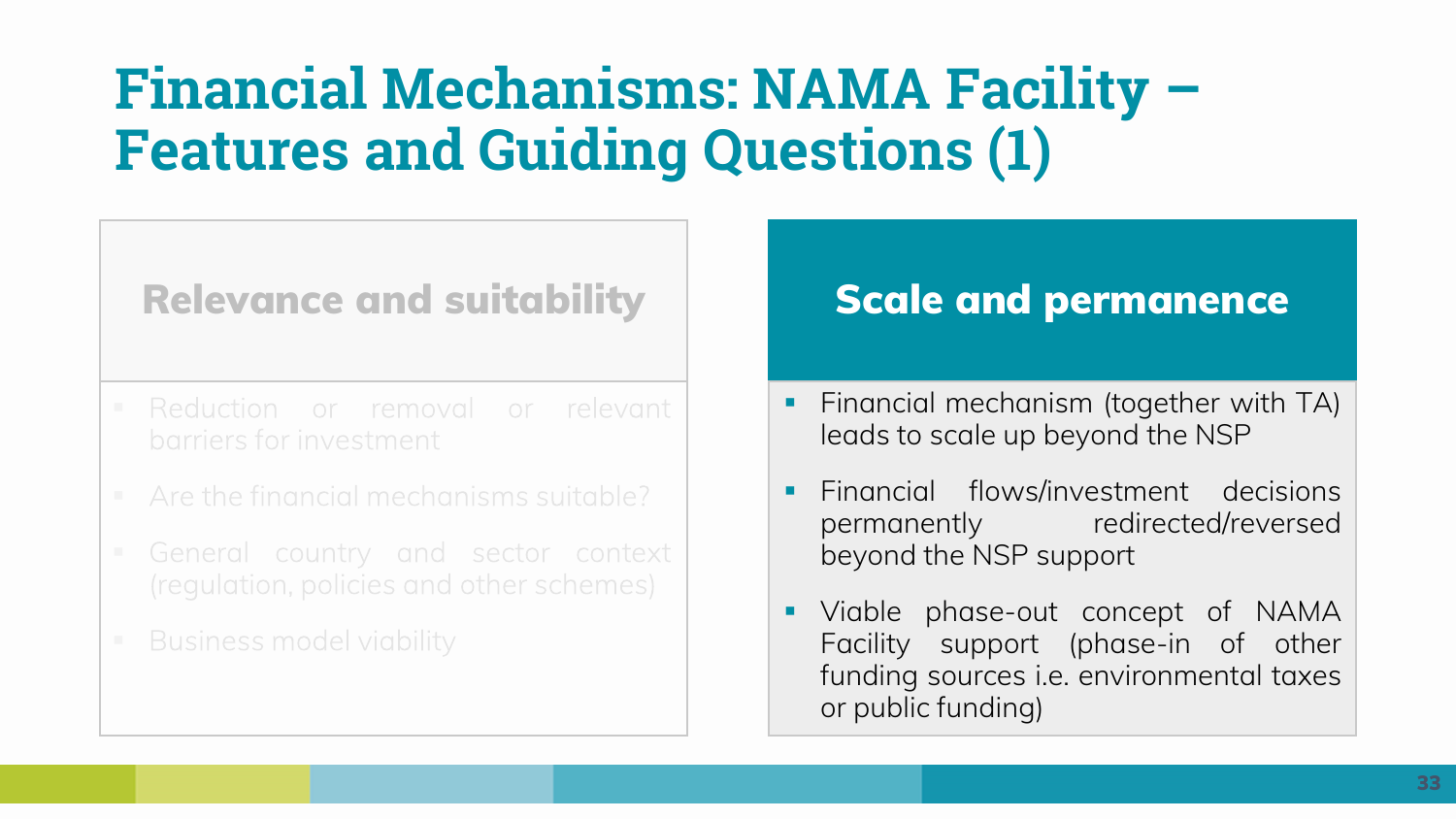# **Financial Mechanisms: NAMA Facility – Features and Guiding Questions (2)**

## **Financial leverage**

- Mobilisation of additional private and public finance for investments (during the NSP implementation)
- Optimisation of co-funding potential
- I evel of commitment of contributions
- Investors' access to financial mechanism
- Appropriate level of concessionality

## **Feasibility and readiness**

Does the implementation of the financial ▪ mechanism start within the first 18 months of the NSP implementation?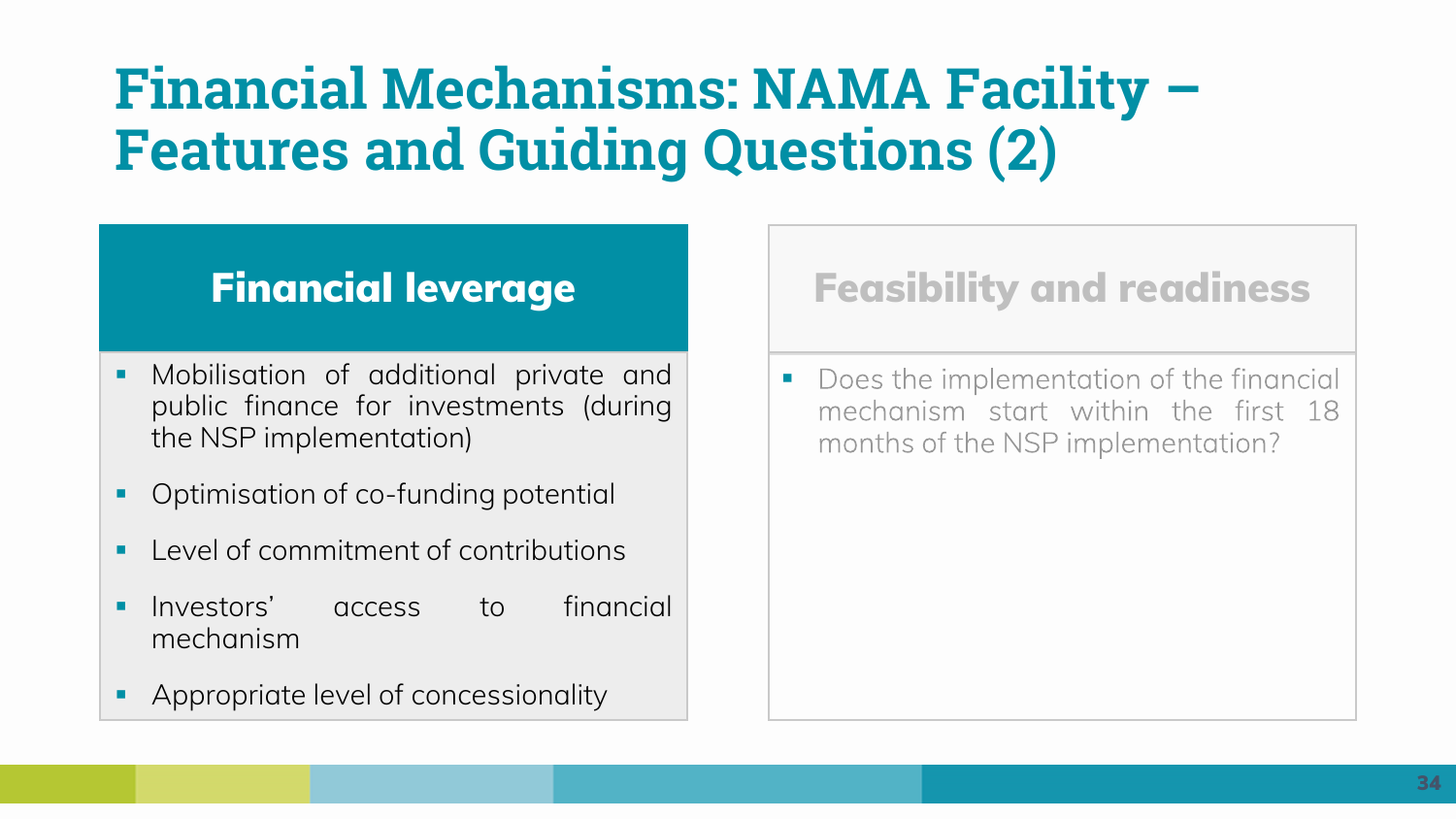## **Financial Mechanisms: NAMA Facility – Features and Guiding Questions (2)**

### **Financial leverage**

- Mobilisation of additional private and public finance for investments (during the NSP implementation)
- Optimisation of co-funding potential
- **Lack**ed of commitment of contributions
- **E** Investors' access to financial mechanism
- Appropriate level of concessionality

## **Feasibility and readiness**

■ Does the implementation of the financial mechanism start within the first 18 months of the NSP implementation?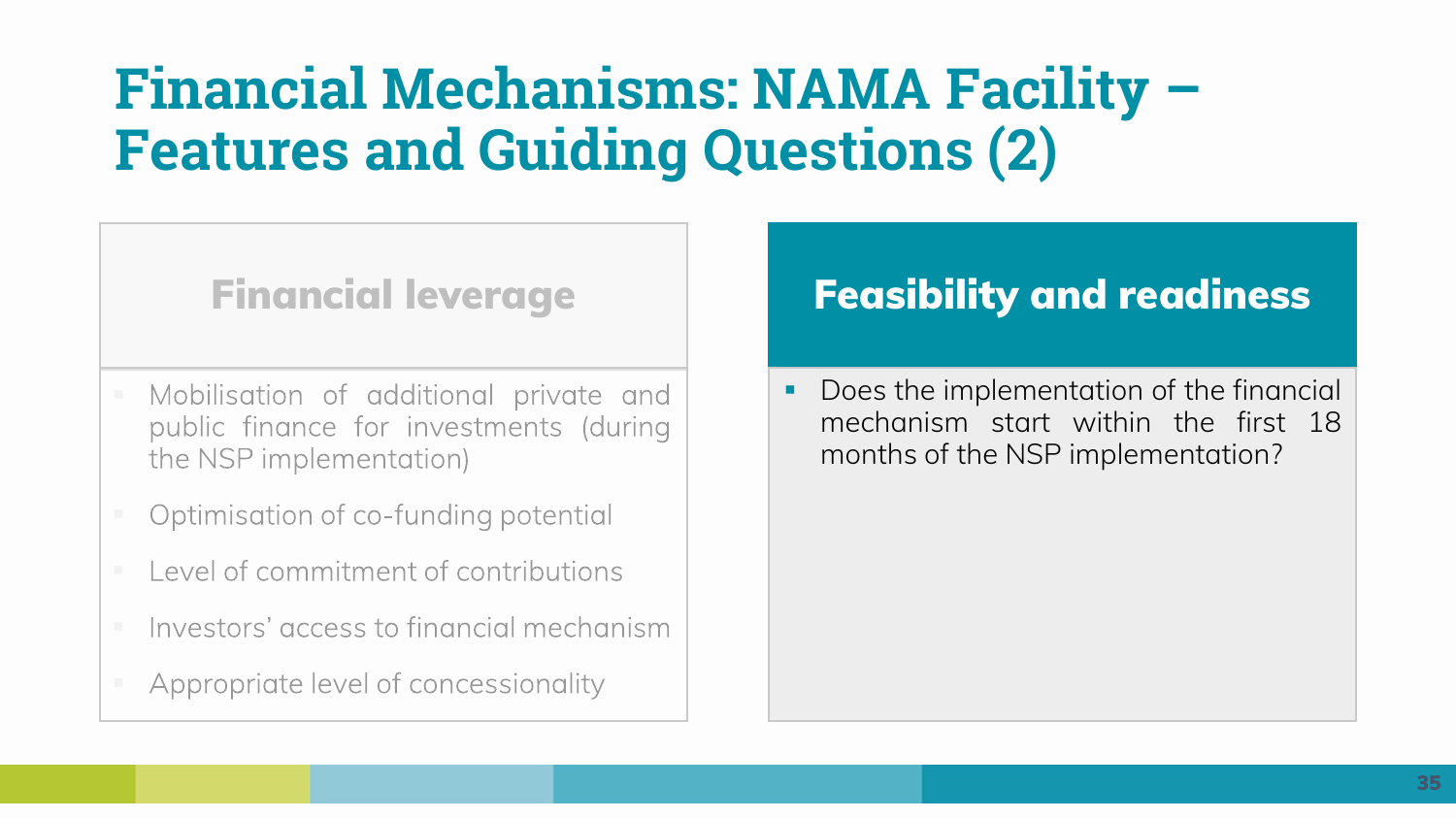## **Financial Mechanisms: NAMA Facility – Features and Guiding Questions (3)**

### **Integration of lessons learnt**

**•** Demonstration of evolution of the concept based on experience

## **Additionality**

- delineation Clear  $\overline{10}$ existing initiatives
- Requires of sound market analysis

## **Market integrity**

Avoidance of unintended market distortions and crowding out of private capital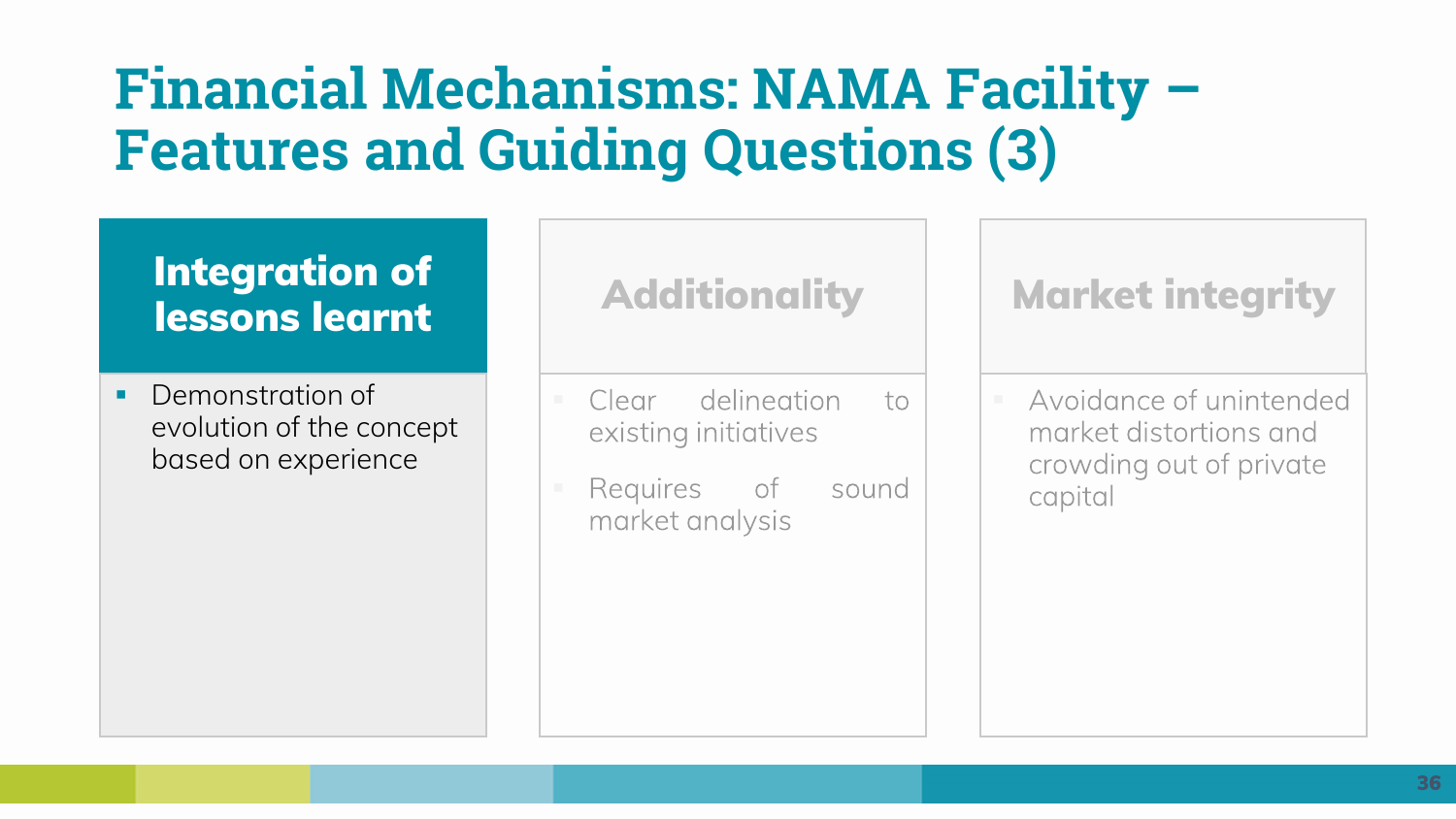## **Financial Mechanisms: NAMA Facility – Features and Guiding Questions (3)**

### **Integration of lessons learnt**

Demonstration of evolution of the concept based on experience

## **Additionality**

- Clear delineation to existing initiatives
- Requires of sound market analysis

## **Market integrity**

Avoidance of unintended market distortions and crowding out of private capital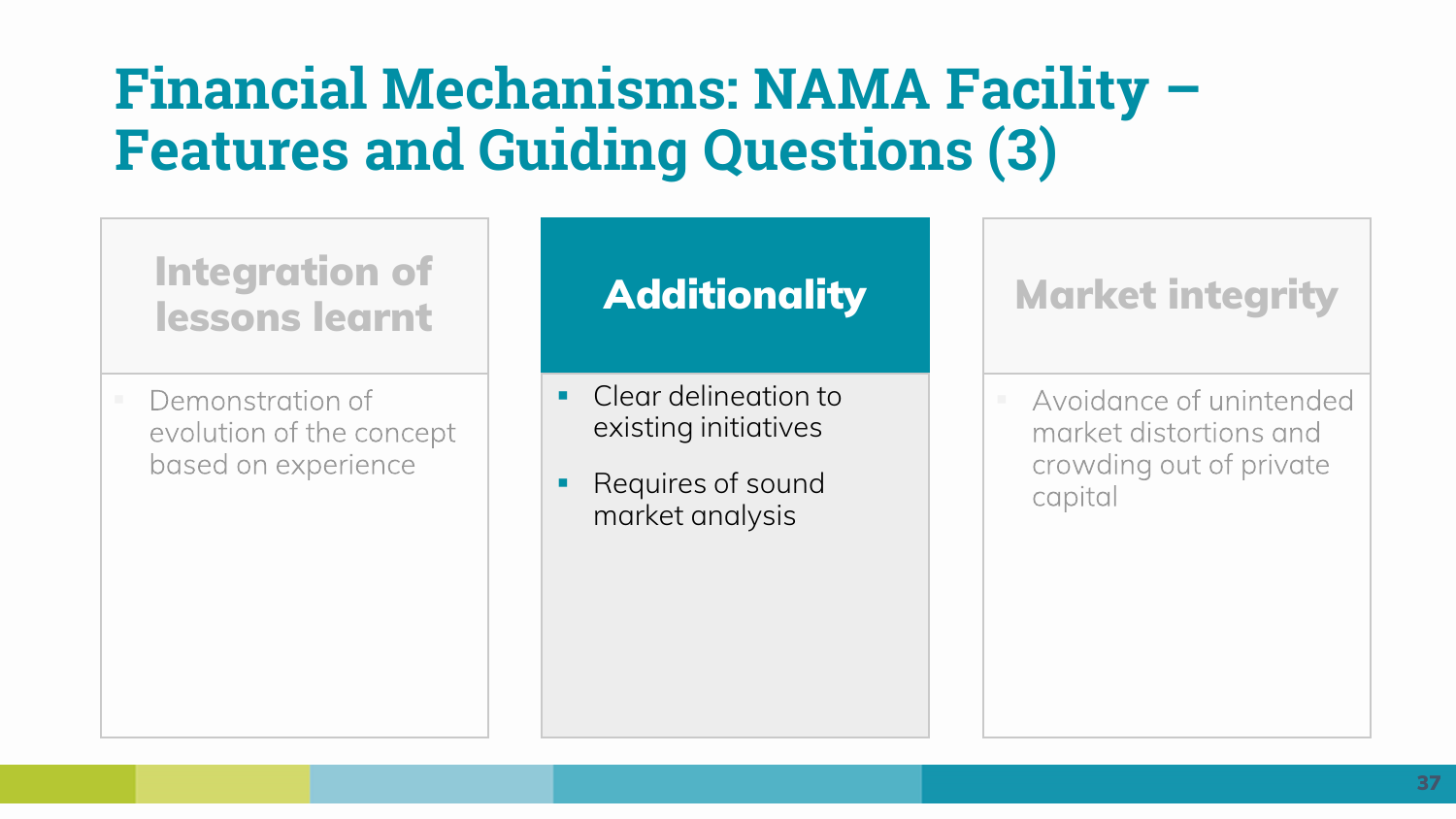## **Financial Mechanisms: NAMA Facility – Features and Guiding Questions (3)**

## **Integration of lessons learnt**

Demonstration of evolution of the concept based on experience

### **Additionality**

- Clear delineation to existing initiatives
- Requires of sound market analysis

## **Market integrity**

■ Avoidance of unintended market distortions and crowding out of private capital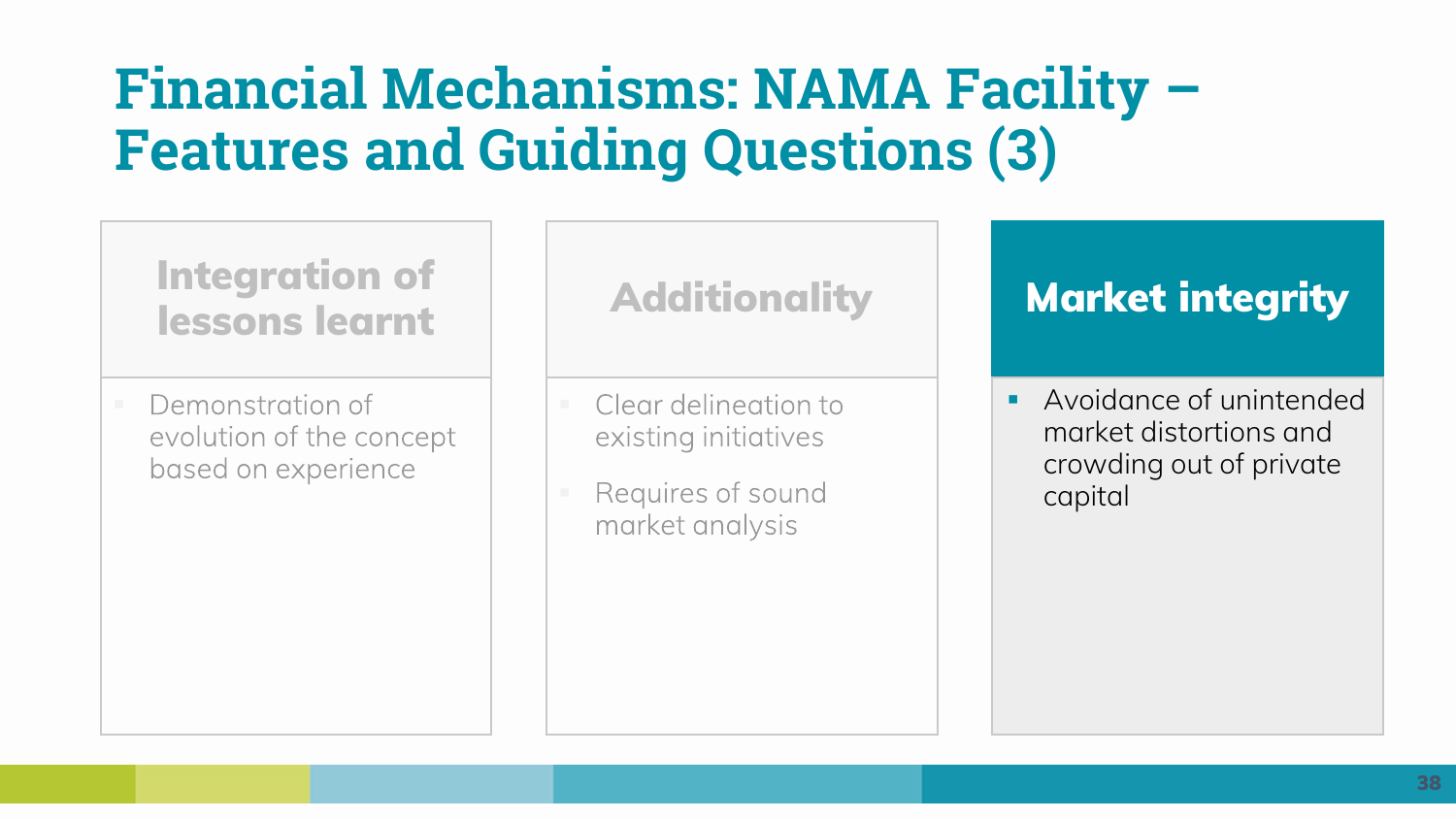## **Deep-Dive on Selection Criteria of the Ambition Initiative Call – Financial Ambition: Totinia's Example (1)**

#### ▪ **Financial mechanisms**

- − Partial guarantee for partial payments to IPPs
- − Concessional loan (reduced interest rate)
- − One-time subsidy to trigger investment from Ministry of Finance

#### ▪ **Financial ambition / Leverage of other funds**

- − NAMA Facility funding: EUR 21m
- − National budget: EUR 24m
- − Private sector: EUR 72m
- − Other Donors: EUR 40.5m
- − Total: EUR 157.5m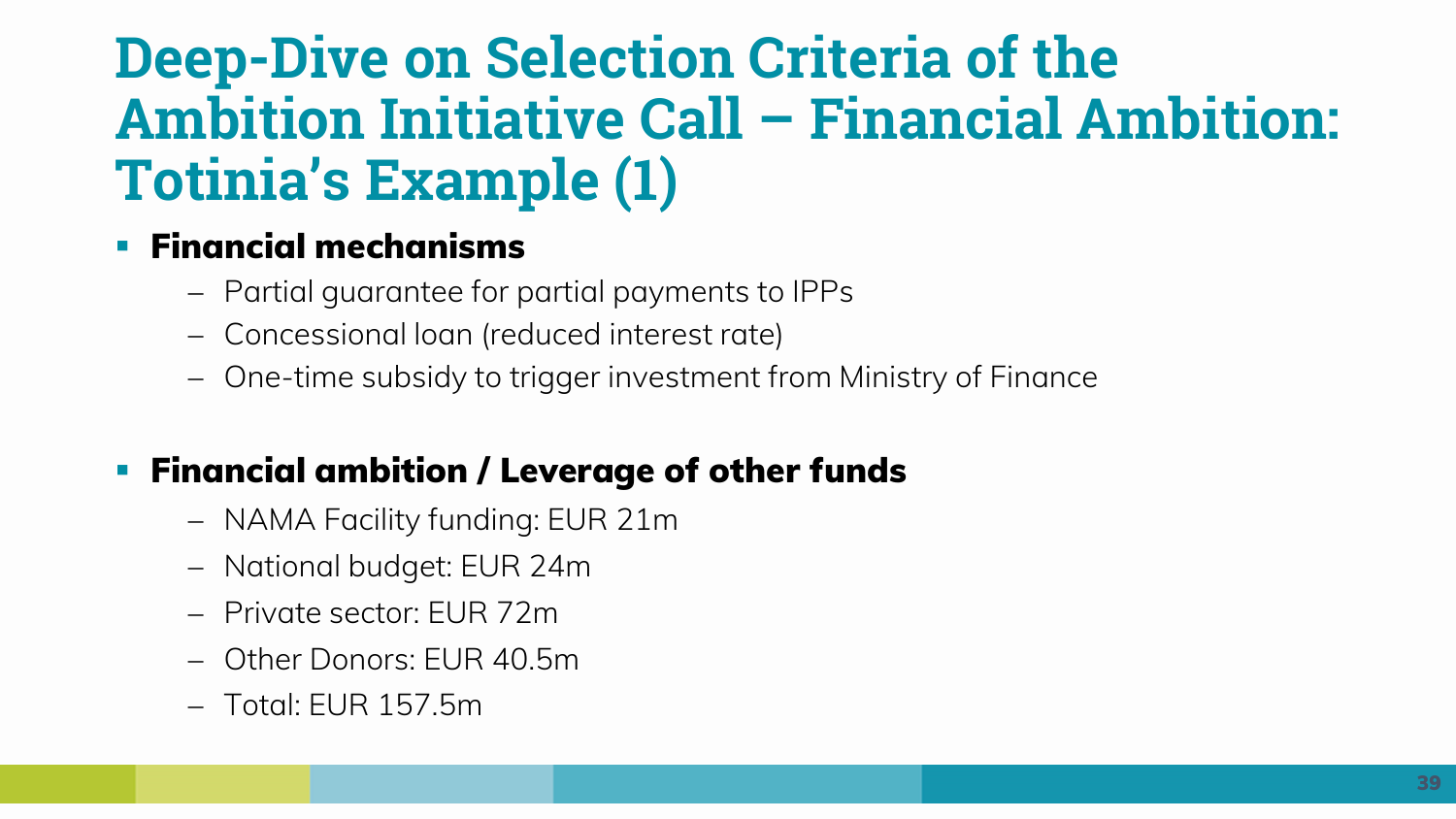## **Deep-Dive on Selection Criteria of the Ambition Initiative Call – Financial Ambition: Totinia's Example (2)**

- **Removal of financial/economic market barriers or failures**
	- − Barriers and failures identified through market analysis and sectorial studies.
	- − Provides opportunities for investment from the private sector beyond the NSP.
	- − The financial mechanism is accompanied by regulatory reforms.

### ▪ **Significant private sector participation**

- − Significant leverage from private sector: EUR 72m
	- Mix of commercial loans provided by local banks and equity from investors
- − Proof of participation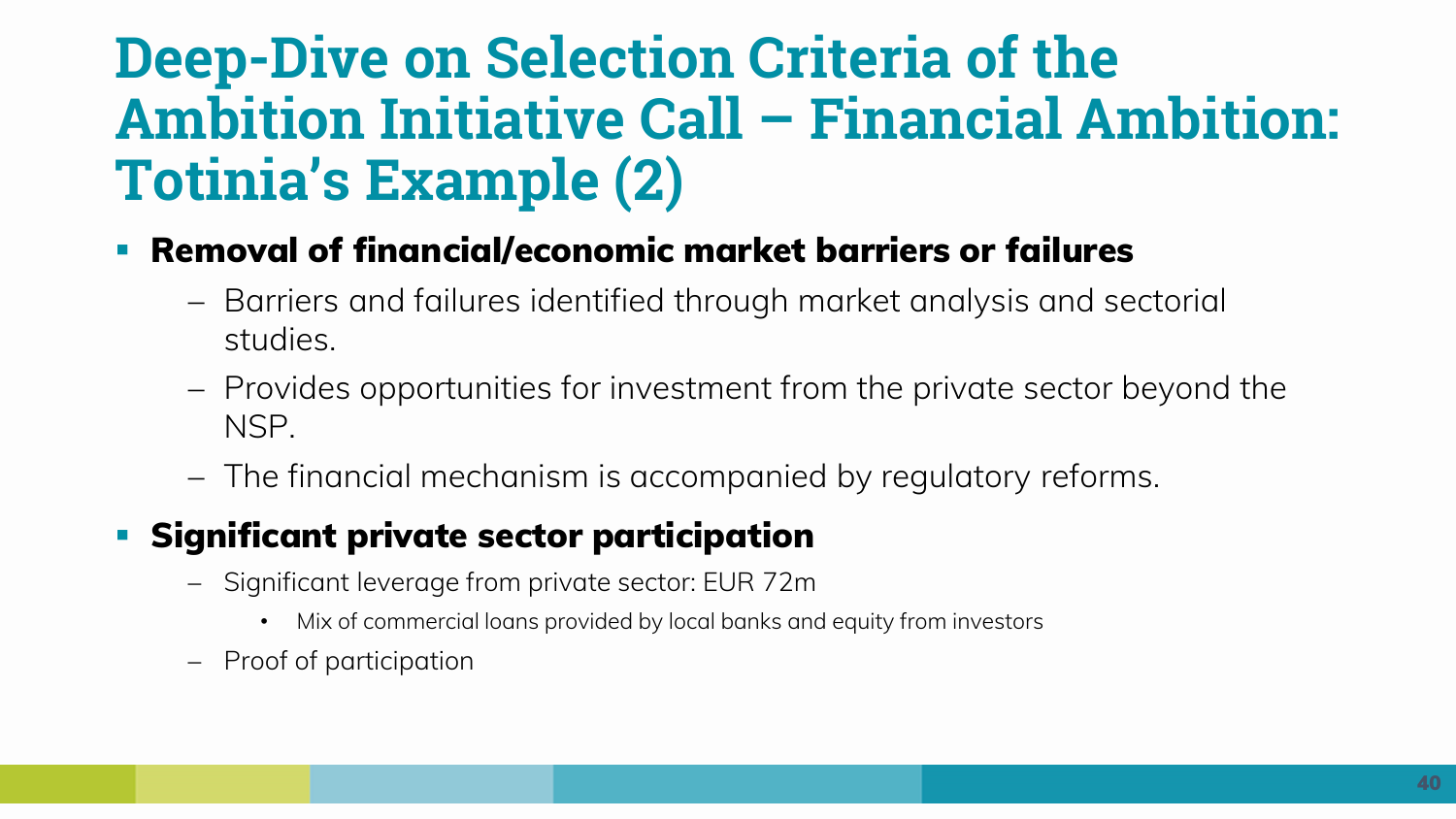## **Deep-Dive on Selection Criteria of the Ambition Initiative Call – Financial Ambition: Totinia's Example (3)**

#### ▪ **Significant public budget contribution**

- − Public contribution: EUR 24 million
	- Ministry of Finance
- − Commitment is included in endorsement letters.

### ▪ **Participation of other (possibly development) financiers**

- − Use EUR 7million from the national budget to trigger a EUR 20.5 million contribution from the Pink Climate Fund.
- − Commitment is included in endorsement letters.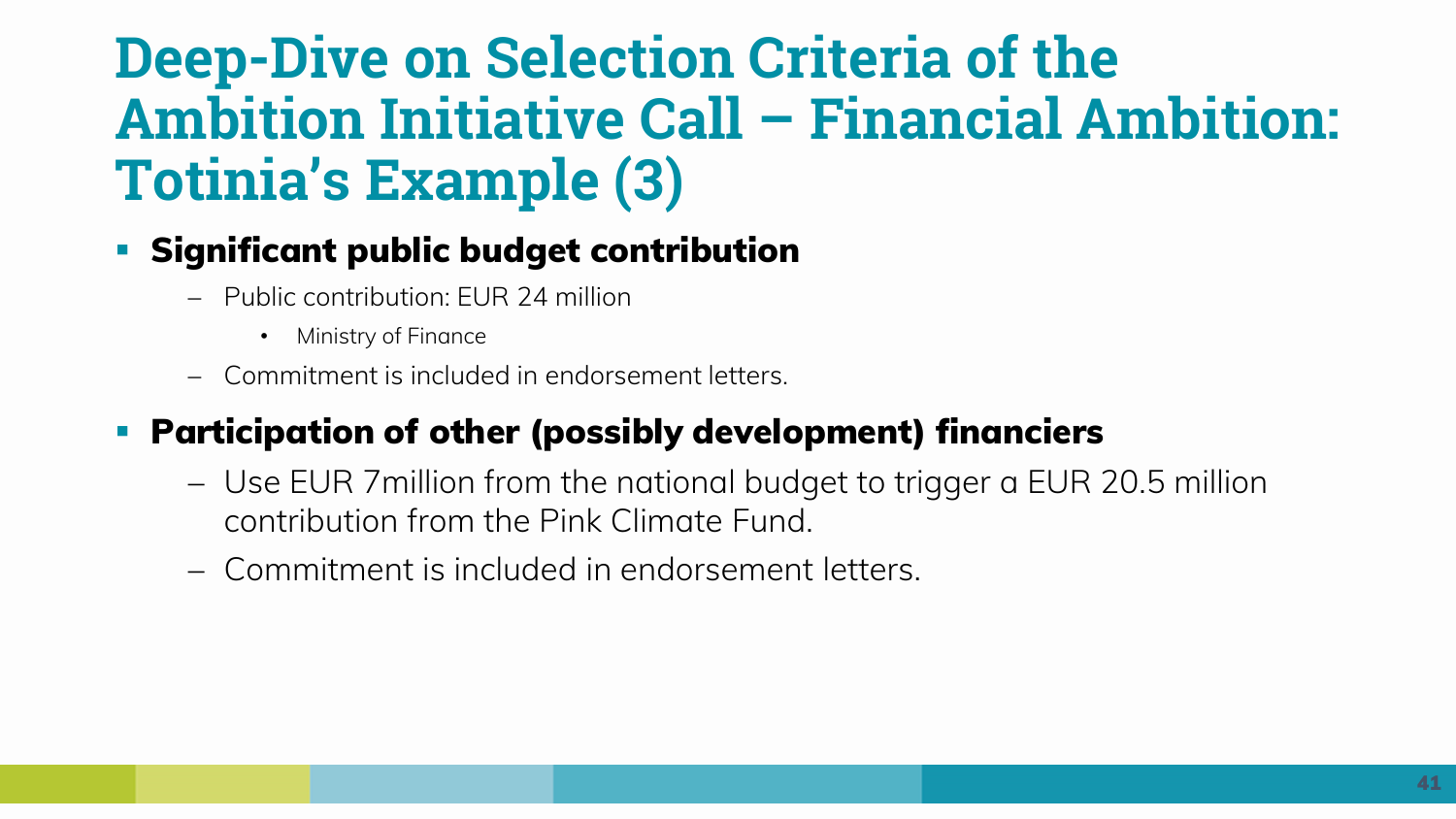# **Structure of the Webinar**

- 1. Technical overview
- 2. Eligibility criteria of the Ambition Initiative Call
- **3. Deep-dive on selection criteria of the Ambition Initiative Call**
	- I. Business cases
	- II. Financial support mechanisms

## **III. Recommendations**

4. Overview of selected clarification requests

## 5. Q&A session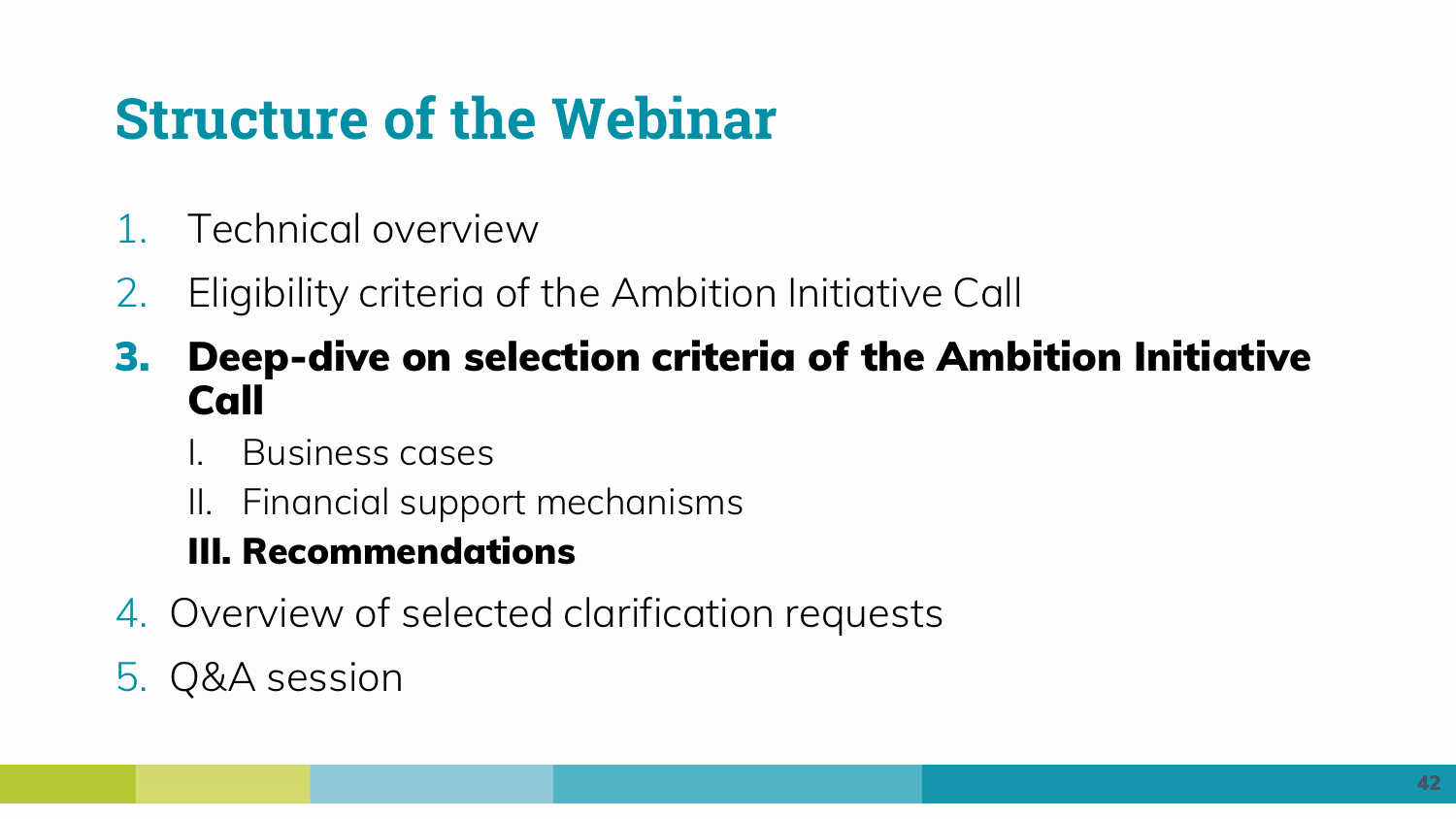## **Recommendations for the Business Case Development**

- Consider **needs, vested interests, behaviours**, economic conditions, and choices of relevant target groups.
- Use **market studies** and **stakeholder interviews** to substantiate.
- Remain realistic about the **risks of default** or **non-payment** of fees or taxes.
- Be realistic about the **time needed** to implement reforms.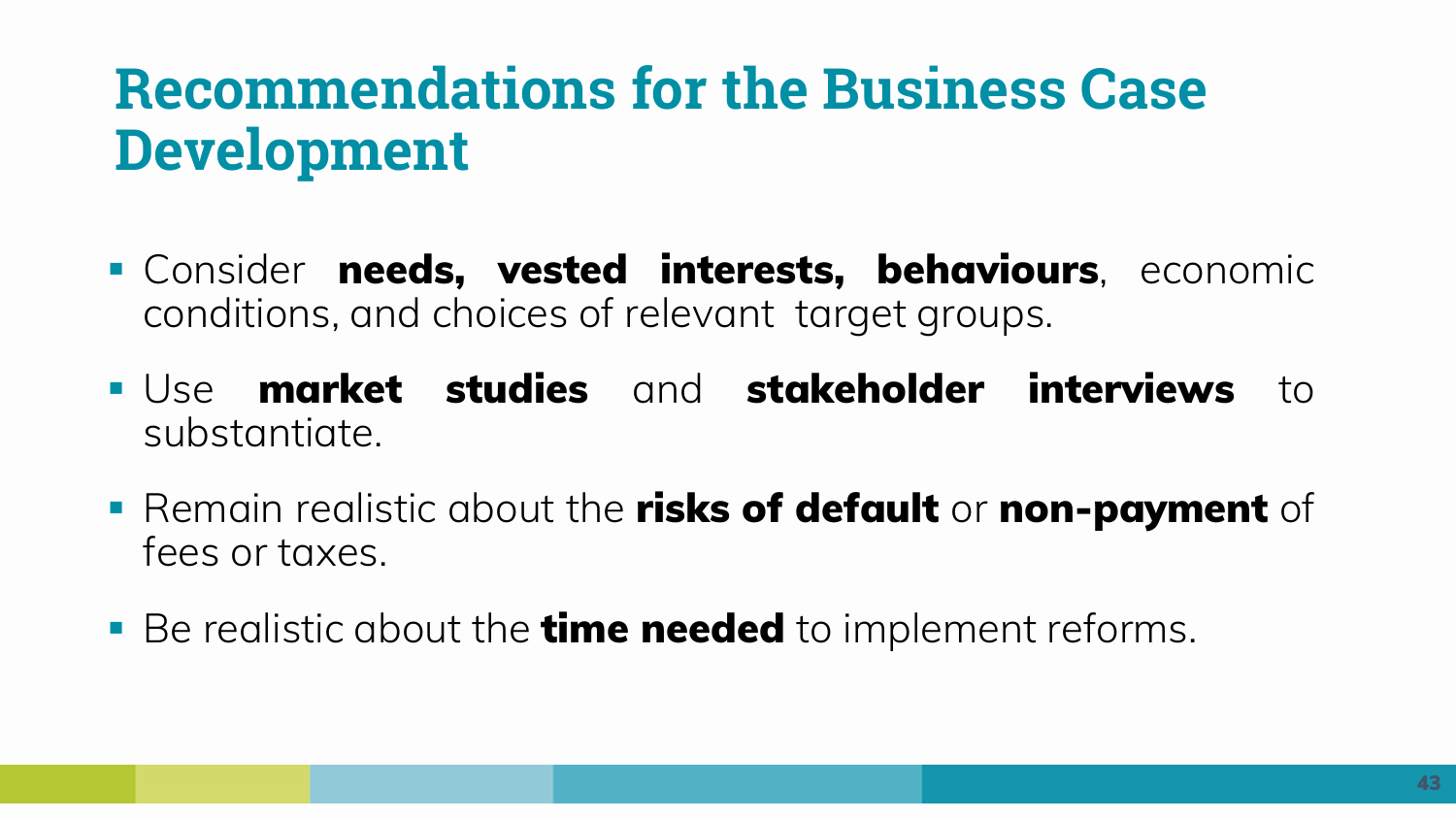## **Recommendations for the Financial Mechanism Development**

- Focus on **scalable financial mechanisms.**
- Focus on overcoming the barriers and ensure a clear **causal link** between the barriers identified and the financial mechanism proposed.
- Analyse the **financing needs of** both the **demand and supply side** of the technology.
- Make sure to **involve the relevant stakeholders** early on.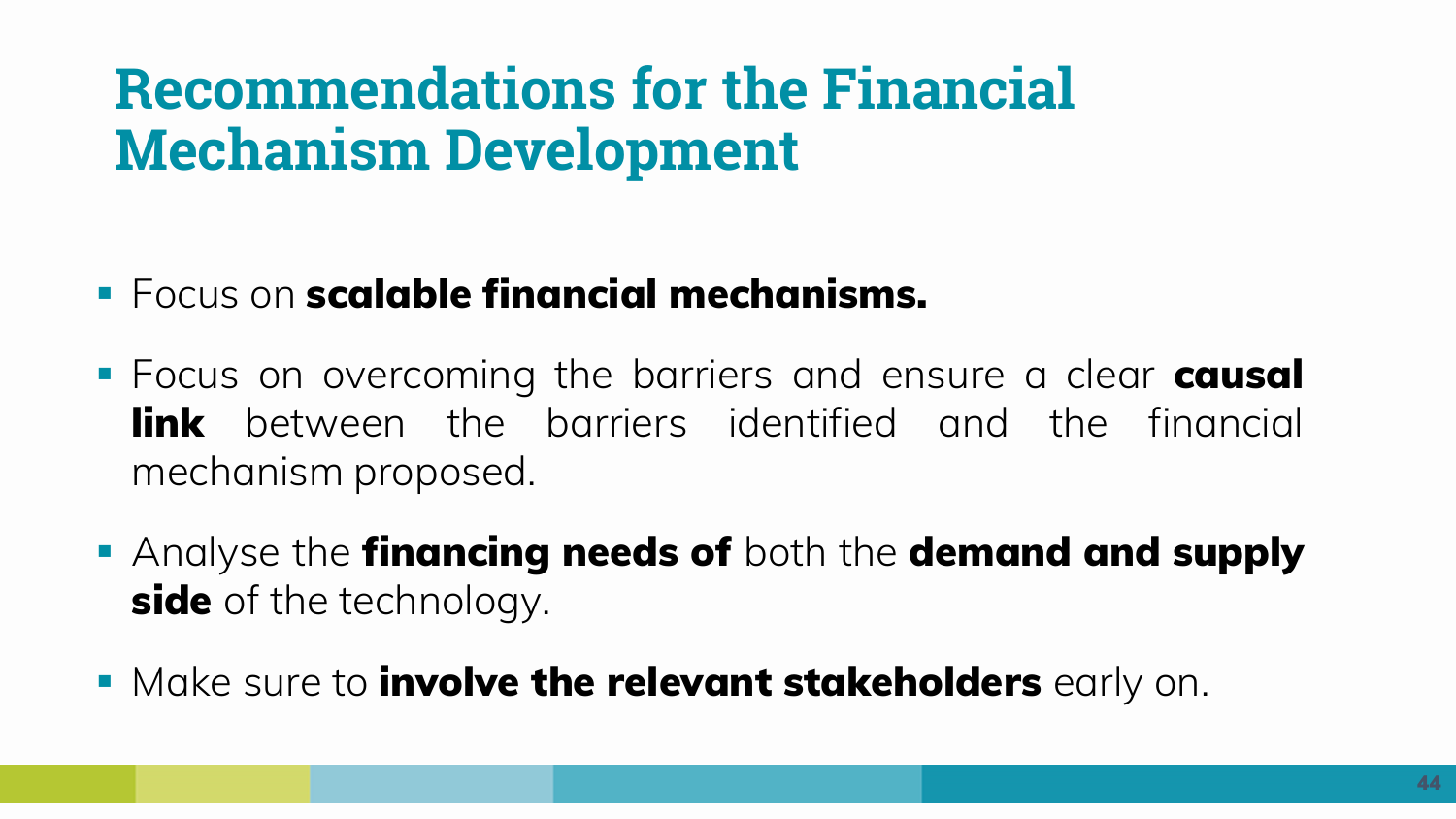## **Annex 5: Business Case and Financial Mechanism**

▪ **To be filled out as part of the Outline submission** 

For more information check the **NAMA Facility [podcast on Annex 5](https://www.nama-facility.org/webinars/nama-facility-ambition-initiative-call-podcast-introduction-to-annex-5a-financial-mechanism/)** and the **[Do's and Don't](https://www.nama-facility.org/news/nama-facility-ambition-initiative-call-publication-dos-and-donts-before-you-submit-your-nsp-outl/)  document** 

#### **a) Annex 5a**

- 1) Description of the technology/practice and market
- 2) Description of the current (BAU) financing parameters for the investor and end-user
- 3) Description of the proposed financial support mechanism

#### **b) Annex 5b**

1) Scenarios – sensitivity analysis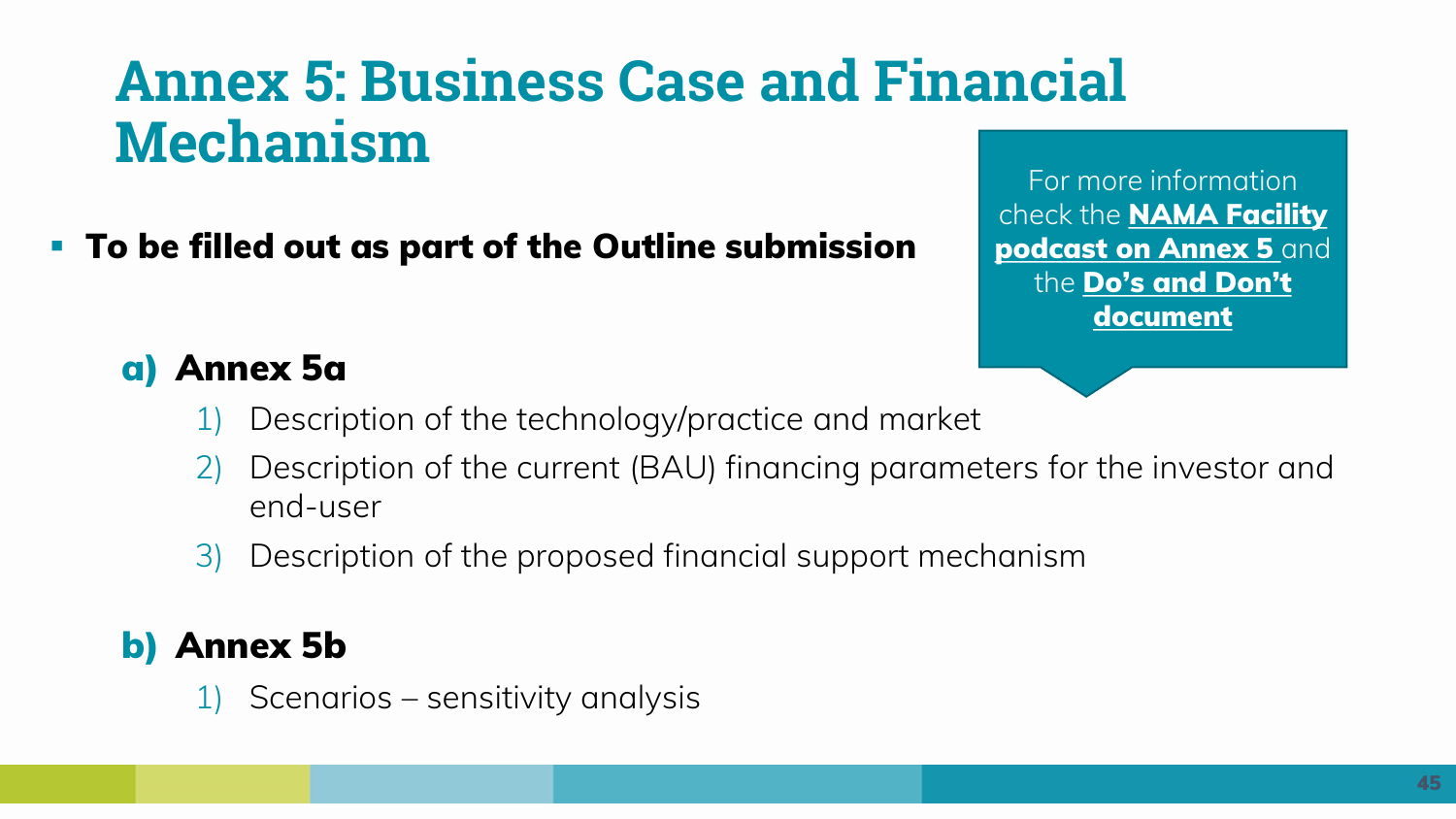# **Structure of the Webinar**

- 1. Technical overview
- 2. Eligibility criteria of the Ambition Initiative Call
- 3. Deep-dive on selection criteria of the Ambition Initiative Call
	- I. Business cases
	- II. Financial support mechanisms
	- III. Recommendations

## **4. Overview of selected clarification requests**

5. Q&A session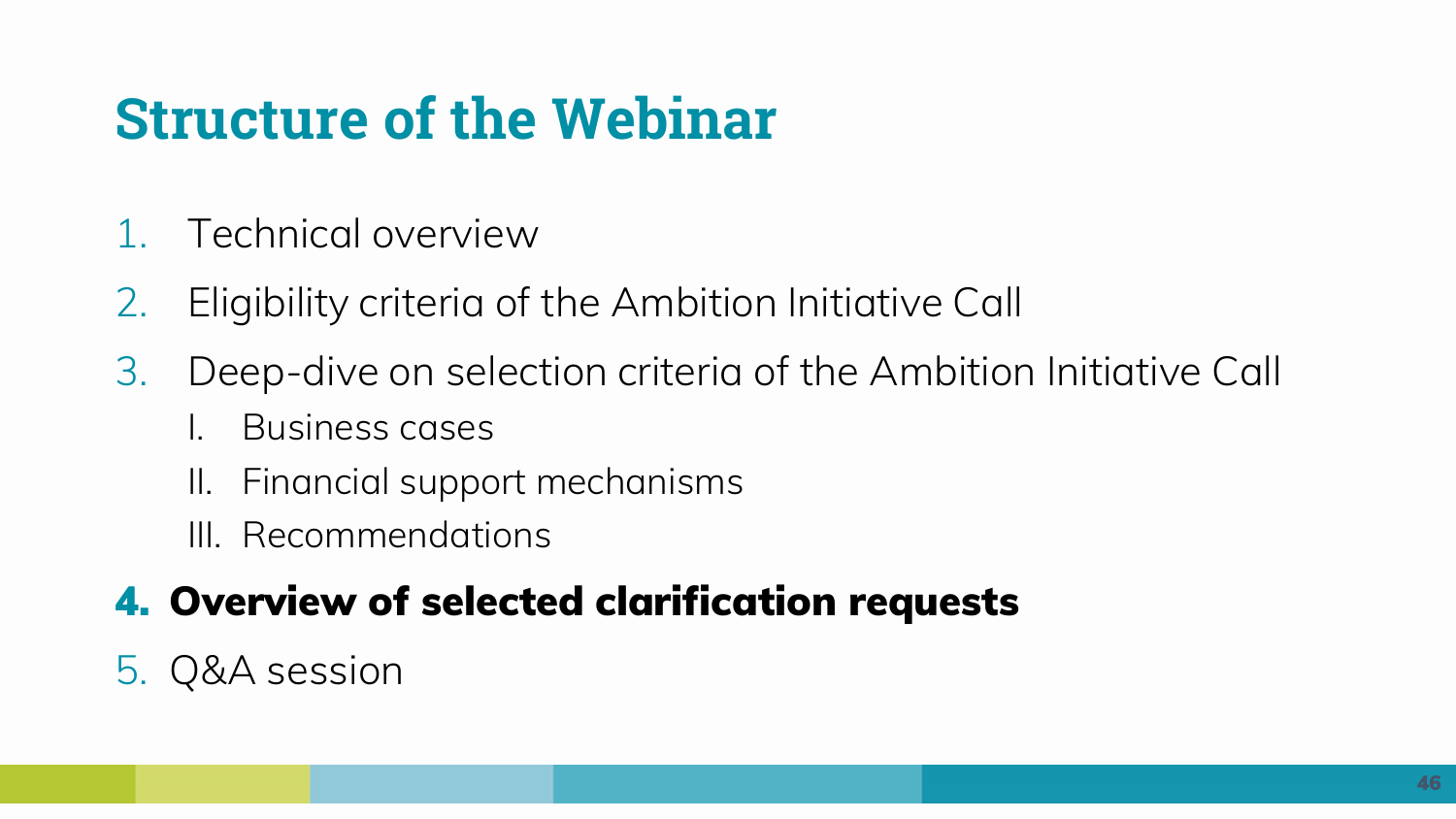# **Overview of Selected Clarification Requests (1)**

#### **Piloting novel technologies**

- Focus on innovation and novel technologies is not mandatory.
- Piloting of mature technologies in a new setting/ context would not be considered as innovative.

#### **Clarification Notes and other information**

[Clarification Notes:](https://www.nama-facility.org/call-for-projects/ambition-initiative/clarifications-and-faqs/) FAQ31, FAQ 32, FAQ 33, CN II-20, CN III-05, CN III-06, CN IV-10

**NAMA Facility Webinar - NSP Outline** 

[Development Case Studies and Examples](NAMA%20Facility%20Webinar%20-%20Ambition%20Initiative%20Call%20-%20NSP%20Outline%20Development%20Case%20Studies%20and%20Examples)

- **·** Timeline for transition from pilot to larger scale project not defined, but shift to be accomplished within NSP's lifetime.
- Achievement of predefined and agreed milestones prerequisite before moving to the larger-scale project.
- Narrative of Outline, including Annexes, to focus on pilot phase and larger scale project. Budget (Outline section 4) to be indicated for both phases.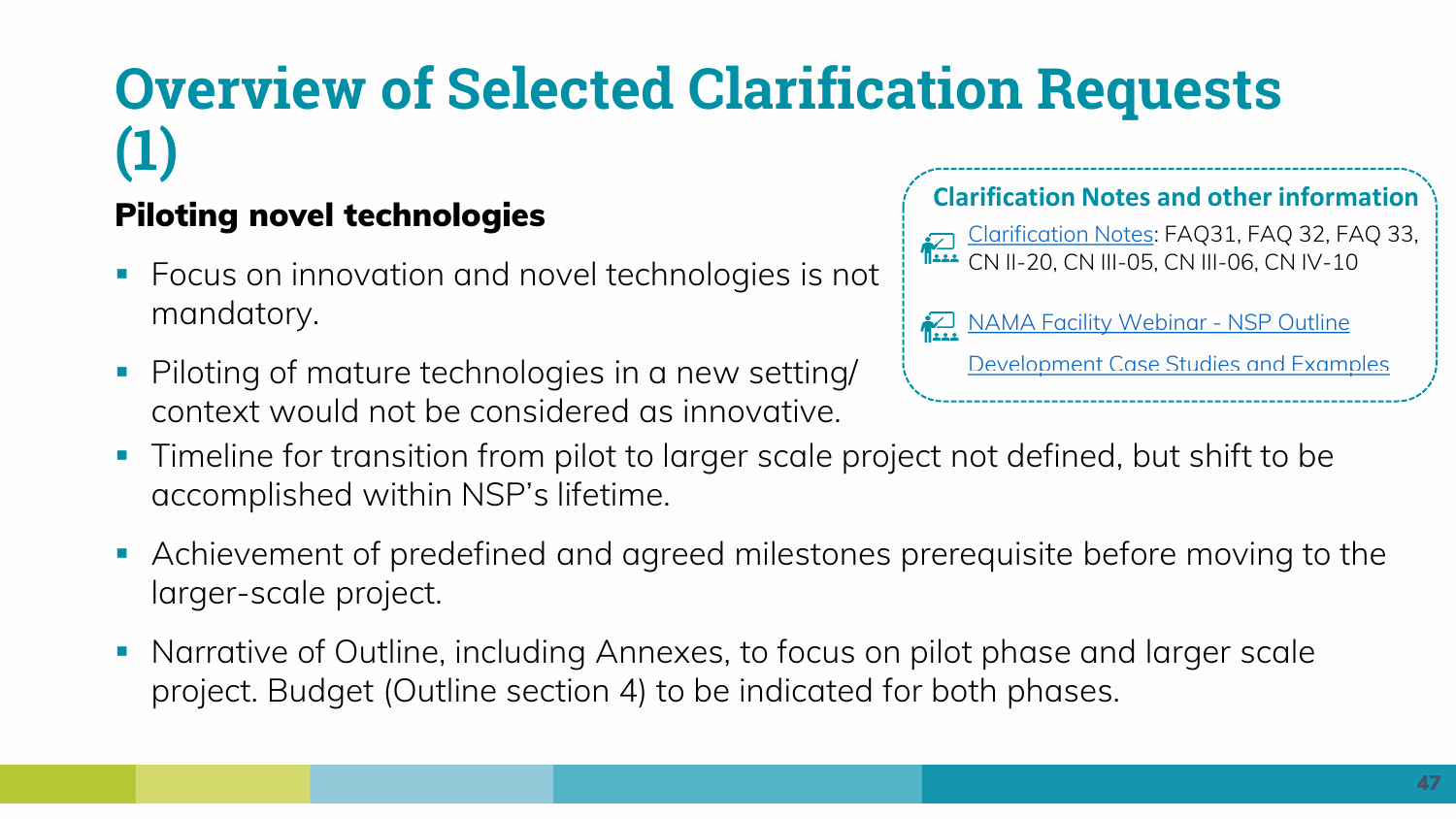# **Overview of Selected Clarification Requests (2)**

#### **Green recovery plans**

- Coverage of the topic of green recovery is mandatory (Outline section 2.4 titled "Embedding").
- **•** Information to be provided:

[Clarification Notes](https://www.nama-facility.org/call-for-projects/ambition-initiative/clarifications-and-faqs/): FAQ 60, CN II-08 **Clarification Notes**

- − Individual measures (monetary, political, economic, etc.) to mitigate negative consequences.
- − Measures considered "green" ?
- − NSP contribution to a wider uptake of green solutions for green recovery.
- Additional mandatory core indicator: M6 Contribution of the NSP to the country's measures to promote green recovery from the impacts of the Covid-19 pandemic.
- Overall quality of recovery plans not assessed by NAMA Facility. Assessment's focus on whether NSP activities contribute to green recovery.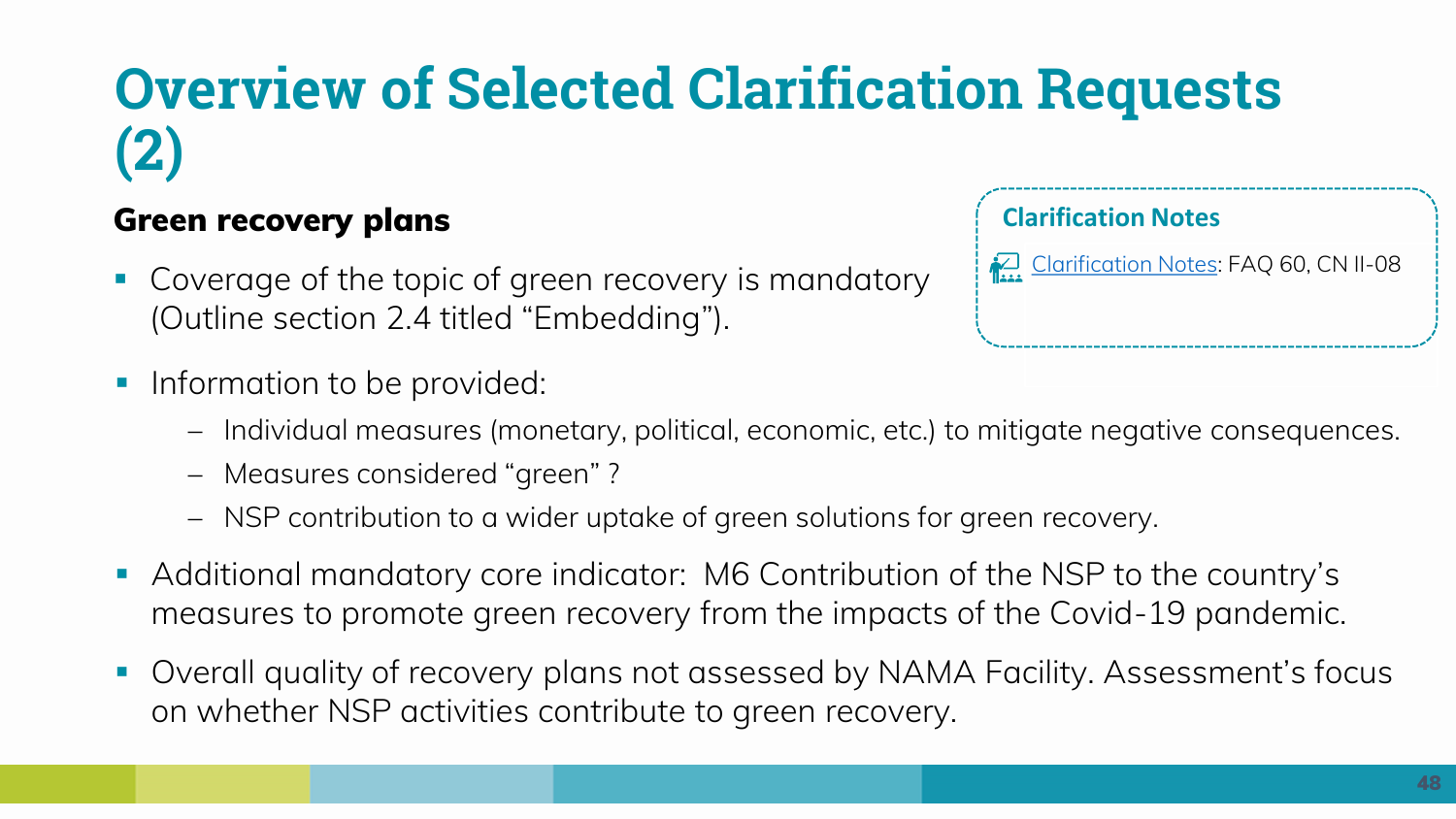# **Overview of Selected Clarification Requests (3)**

#### **NDC Partnership (NDCP)**

**Participation in NDCP no prerequisite.** 

**Clarification Notes**

[Clarification Notes](https://www.nama-facility.org/call-for-projects/ambition-initiative/clarifications-and-faqs/): FAQ 14, CN II-05, CN II-13

- In case of established memberships high level of NSP alignment with Partnership Plans expected.
- If sector not yet covered by NDC Partnership Plan, but by country's NDC, lack of alignment acceptable.
- NSP to be linked with work of economic advisors.
- More information on participating countries: [website of NDC Partnership](https://ndcpartnership.org/).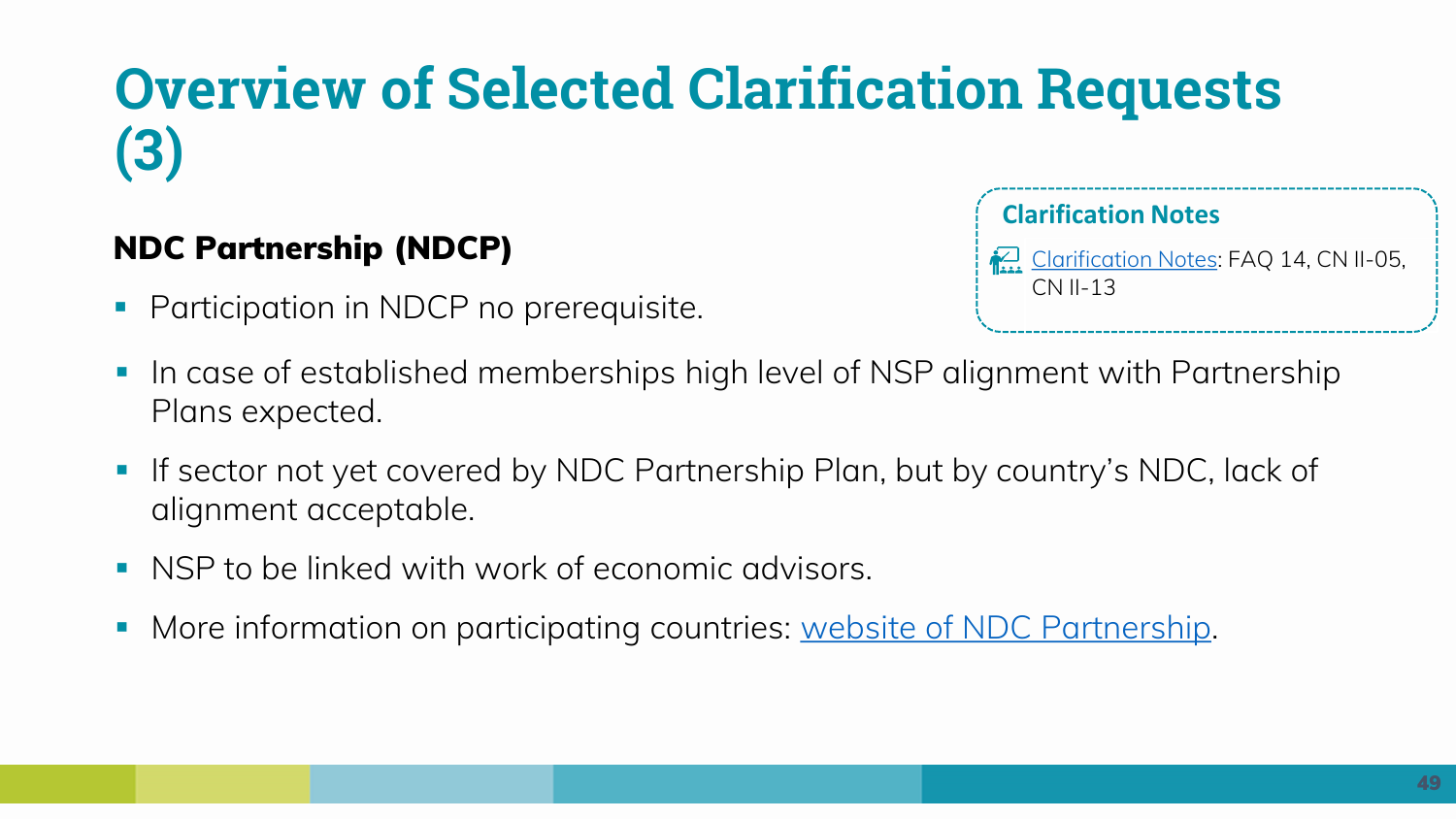![](_page_49_Picture_0.jpeg)

Federal Ministry<br>for the Environment, Nature Conservation<br>and Nuclear Safety

On behalf of

機 Department for<br>Business, Energy<br>& Industrial Strategy

 $\bullet$ **CONTINUITY CONTINUITY**<br>
Energy and Utilities

![](_page_49_Picture_4.jpeg)

U

E CHILDREN'S<br>INVESTMENT FUND<br>FOUNDATION

# **Q&A Session**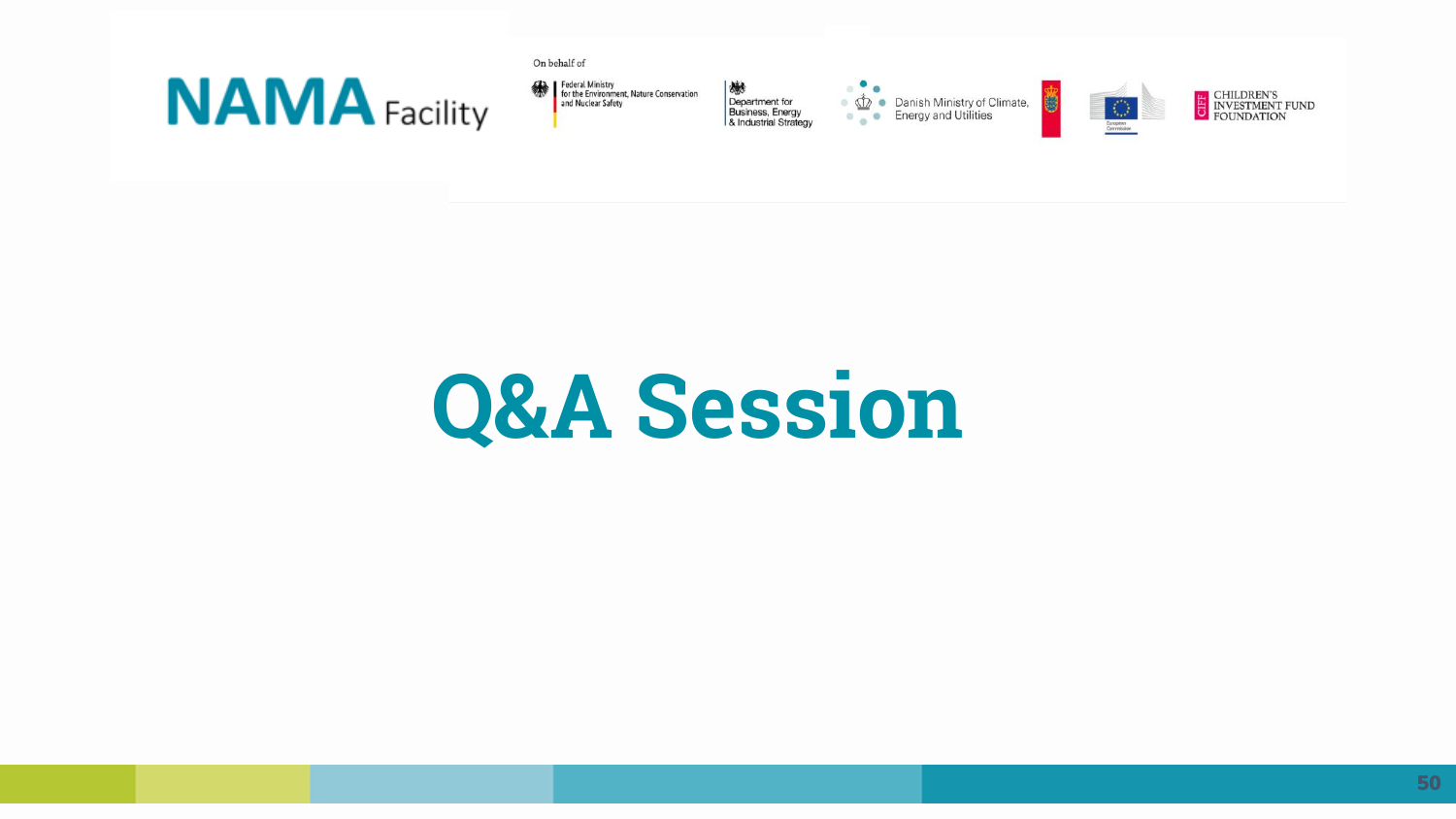# **Central Documents and Information Sources**

![](_page_50_Picture_2.jpeg)

[Application documents & Ambition Initiative Call General](https://www.nama-facility.org/call-for-projects/ambition-initiative/application-documents/)  Information Document

![](_page_50_Picture_4.jpeg)

[M&E framework](https://www.nama-facility.org/concept-and-approach/monitoring-evaluation/)

#### **Webinars**

![](_page_50_Picture_7.jpeg)

Introduction to the Ambition Initiative Call

![](_page_50_Picture_9.jpeg)

7<sup>th</sup> Call\_and Ambition Initiative [Call](https://www.nama-facility.org/webinars/nama-facility-webinar-7th-call-nsp-outline-development-case-studies-and-examples/) NSP Outline - Case

Studies and Examples

![](_page_50_Picture_12.jpeg)

[Financial Mechanisms and the NAMA Support Project](https://www.nama-facility.org/news/now-online-recording-of-the-webinar-financial-mechanisms-and-the-nama-support-project/)

#### **Central Documents Funding Central Documents Funding Central Documents Funding Central Documents**

![](_page_50_Picture_15.jpeg)

[Ambition Initiative Call clarifications and FAQ](https://www.nama-facility.org/call-for-projects/ambition-initiative/clarifications-and-faqs/)

![](_page_50_Picture_17.jpeg)

[Transformational change working definition](https://www.nama-facility.org/concept-and-approach/transformational-change/)

![](_page_50_Picture_19.jpeg)

[10 things about the NAMA Facility you always wanted to](https://www.nama-facility.org/fileadmin/user_upload/7th_Call_10_Things_About_the_NAMA_Facility.pdf) know – but never dared to ask!

![](_page_50_Picture_21.jpeg)

[NAMA Facility Podcast: An Introduction to Annex 5a](https://www.nama-facility.org/webinars/nama-facility-ambition-initiative-call-podcast-introduction-to-annex-5a-financial-mechanism/) – the Financial Mechanism

![](_page_50_Picture_23.jpeg)

[NAMA Facility Podcast: Introduction to Annex 6](https://www.nama-facility.org/webinars/nama-facility-podcast-introduction-to-annex-6-ghg-mitigation-potential/) – GHG **Mitigation Potential** 

![](_page_50_Picture_25.jpeg)